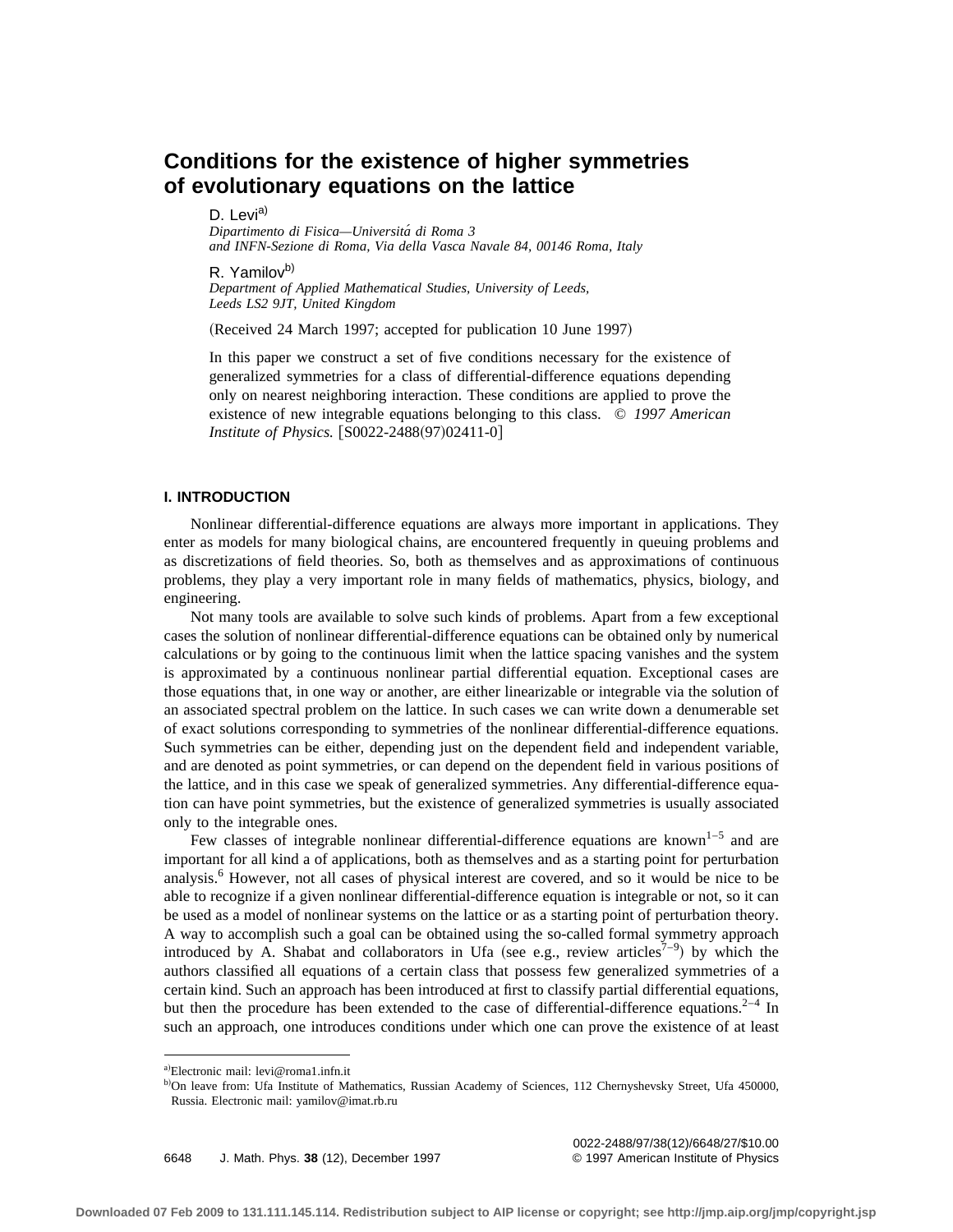one (or more) generalized symmetries. These conditions are basic tools to start the procedure of classification, i.e. to look for the form of the nonlinear differential difference equations, which is compatible with these conditions. This process gives rise to classes of equations. These conditions can be used as they are; for examples, they have been used in the program DELIA<sup>10</sup> to discover if an evolutionary scalar equation is integrable.

The class of nonlinear differential-difference equations we will consider in the following is given by

$$
u_{n,t}(t) = f_n(u_{n-1}(t), u_n(t), u_{n+1}(t)),
$$
\n(1.1)

where  $u_n(t)$  is a complex-dependent field expressed in terms of its dependent variables, *t* varying over the complex numbers while *n* is varying over the integers. Equation  $(1.1)$  is a differential functional relation that correlates the ''time'' evolution of a function calculated at the point *n* to its values in its nearest neighboring points  $(n+1, n-1)$ . A peculiarity of the choice of Eq.  $(1.1)$ is the fact that the right-hand side of it not just a function, i.e. it is not the same for all points in the lattice but for each point of the lattice one has an *a priori* different right-hand side. In fact, we can think of Eq.  $(1.1)$  as an infinite system of different differential equations for the infinite number of functions  $u_n$ . By proper choices of the functions  $f_n$ , Eq. (1.1) can be reduced to a system of *k* coupled differential difference equations for the *k* unknown  $u_m^k$  or to a system of dynamical equations on the lattice. In fact, for example, by imposing periodicity conditions on the dependent field in the lattice variables one is able to rewrite Eq.  $(1.1)$  as a coupled system of nonlinear differential difference equations. Let us assume that  $f_n$  and  $u_n$  are periodic functions of *n* of period *k*, i.e.

$$
f_n(u_{n-1}(t), u_n(t), u_{n+1}(t)) = \sum_{j=0}^{k-1} P_{n-j}^k f^j(u_{m-1}(t), u_m(t), u_{m+1}(t)),
$$
  

$$
u_n = \sum_{j=0}^{k-1} P_{n-j}^k u^j_m,
$$

where we have defined the projection operator  $P_n^k$  such that for any integer *m* such that  $n = km$  $+ j$  with  $0 \leq j \leq k-1$ , we have

$$
P_{km}^k = 1, \quad P_{km+j}^k = 0 \quad (j = 1, 2, \dots, k-1), \tag{1.2}
$$

then Eq.  $(1.1)$  becomes the system:

$$
u_{m,t}^{0} = f^{0}(u_{m-1}^{k-1}(t), u_{m}^{0}(t), u_{m}^{t}(t)),
$$
  
\n
$$
u_{m,t}^{1} = f^{1}(u_{m}^{0}(t), u_{m}^{1}(t), u_{m}^{2}(t)),
$$
  
\n... ...

$$
u_{m,t}^{k-1} = f^{k-1}(u_m^{k-2}(t), u_m^{k-1}(t), u_{m+1}^0(t)).
$$

Of particular interest is the case of periodicity  $k=2$ , when we have

$$
u_{m,t}^{0} = f^{0}(u_{m-1}^{1}, u_{m}^{0}, u_{m}^{1}),
$$
  
\n
$$
u_{m,t}^{1} = f^{1}(u_{m}^{0}, u_{m}^{1}, u_{m+1}^{0}).
$$
\n(1.4)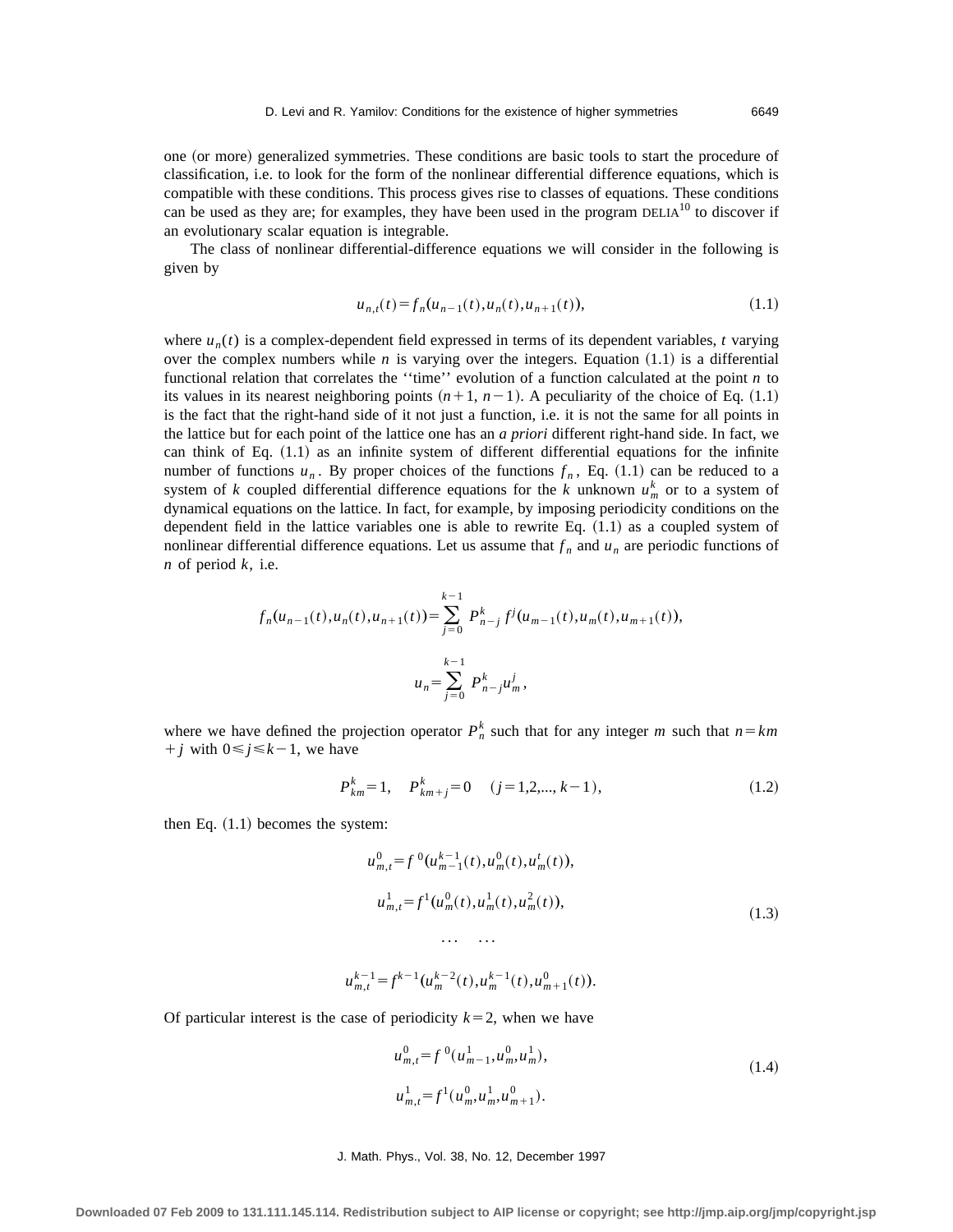A subclass of Eq.  $(1.4)$ , of particular relevance for its physical applications, is given by dynamical systems on the lattice, i.e. equations of the type

$$
\chi_{n,tt} = g(\chi_{n+1} - \chi_n, \chi_n - \chi_{n-1}). \tag{1.5}
$$

Equation (1.5) is obtained from Eq. (1.4) for  $u_n^0 = \chi_{n,t}$ ,  $u_n^1 = \chi_{n+1} - \chi_n$  by choosing  $f^0$  $=g(u_n^1, u_{n-1}^1)$  and  $f^1 = u_n^0 - u_{n+1}^0$ . Then, by choosing

$$
g(z,z')=e^z-e^{z'},
$$

Eq.  $(1.1)$  reduces to the Toda lattice equation,

$$
\chi_{n,tt} = e^{\chi_{n+1} - \chi_n} - e^{\chi_n - \chi_{n-1}}.
$$
\n(1.6)

In terms of the projection operator  $(1.2)$ , Eq.  $(1.6)$  can obviously also be written in polynomial form as

$$
u_{n,t} = (P_{n+1}^2 u_n + P_n^2)(u_{n+1} - u_{n-1}),
$$
\n(1.7)

the polynomial Toda Lattice.

In the present paper, the general theory of the symmetry approach in the differentialdifference case is discussed in detail for the first time and an explicit dependence on *n* is introduced. In the previous literature, in the framework of the formal symmetry approach, only *n*-independent differential difference equations were considered; the following classes of equations were completely classified:

$$
u_{n,t} = f(u_{n-1}, u_n, u_{n+1})
$$
\n(1.8)

(Volterra-type equations, see Ref. 2) and

$$
u_{n,tt} = f(u_{n,t}, u_{n-1}, u_n, u_{n+1})
$$
\n(1.9)

~Toda-type equations; see Ref. 3!. Reference 2 is a one page paper in Russian in which only the classification theorem is formulated with a few examples. A detailed version of Ref. 2 can be found only in the unpublished work.<sup>11</sup> It should be remarked that the classification of chains  $(1.8)$ is also briefly discussed in Ref. 7. Theoretically, in our class, we can consider chains that can be expressed as systems of 2,3,4,..., *n*-independent equations, and chains that are systems of an infinite number of different equations. In fact, if in the case of the class of equations  $(1.8)$  and equation is defined by a function *f*, in the case of  $(1.1)$  we have an infinite set  ${f_n}$  of *a priori* quite different functions. So, this paper is a further step in the development of the general theory of the formal symmetry approach (readers can find elements of a previous version of the general theory in Refs.  $3$  and  $7$ ).

Section II is devoted to the construction of a certain number of conditions (the simpler ones) necessary to prove that an equation of the class  $(1.1)$  has generalized symmetries and higher-order conservation laws. Section III is devoted to a discussion of the results presented in Sec. II especially in connection with the reductions  $(1.4)$  and  $(1.5)$ . The obtained conditions are applied in Sec. IV to a few examples of interest. In particular, we will study three classes of systems of nonlinear differential equations on the lattice:

(1) 
$$
u_{n,t} = \beta(u_n)(u_{n+1} - u_{n-1});
$$
 (1.10)

this class of equations includes the well-known Volterra equation;

(2) 
$$
u_{n,t} = P_{n+1}^2 e^{u_{n+1}} g_n(u_{n+1} - u_{n-1}) + P_n^2 \lambda_n(u_{n+1} - u_{n-1}). \qquad (1.11)
$$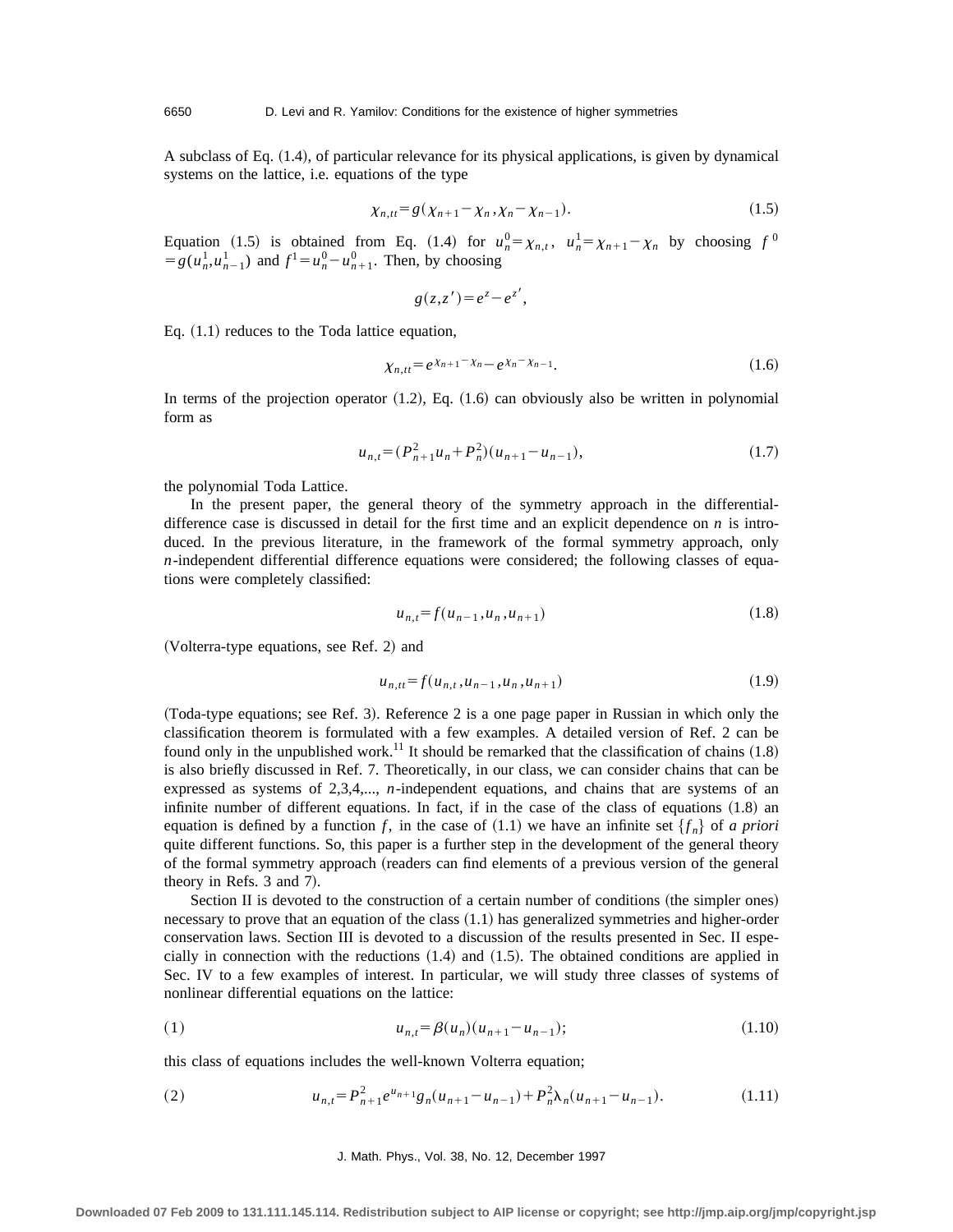This equation describes a class of dynamical equations,

$$
v_{\mathit{kt}} = \exp\left(\frac{v_{k+1} - v_k}{\epsilon_{k+1}}\right) G_k \left(\frac{v_{k+1} - v_k}{\epsilon_{k+1}} - \frac{v_k - v_{k-1}}{\epsilon_k}\right),\tag{1.12}
$$

where

$$
u_{2k} = \frac{v_{k+1} - v_k}{\epsilon_{k+1}}, \quad u_{2k-1} = v_{kt}, \quad g_{2k-1} = G_k, \quad \lambda_{2k} = \epsilon_{k+1}^{-1}, \tag{1.13}
$$

having a four-dimensional group of point symmetries and including the Toda lattice as one of its members.<sup>12</sup> Here  $P_n^2$  is the projection operator of period 2, as introduced in Eq. (1.2),  $g_n$  is an arbitrary analytic function of its argument and  $\lambda_n$  are arbitrary *n*-dependent constants.

(3) 
$$
u_{n,t} = \varphi_n(u_{n+1} - u_{n-1}). \tag{1.14}
$$

By setting

$$
\varphi_{2n}(z) = b_n z, \quad b_n \neq 0, \quad \varphi''_{2n-1}(z) = F_n(z) \neq 0, \quad \forall n,
$$
\n(1.15)

and rewriting  $u_{2n} = w_n$ ,  $u_{2n-1} = v_n$ , one gets from (1.14) chains of the form

$$
M_n \omega_{n,t} = v_{n+1} - v_n, \quad v_{n,t} = F_n(\omega_n - \omega_{n-1}), \tag{1.16}
$$

which correspond to a dynamical system of the following form:

$$
M_n \omega_{n,tt} = F_{n+1}(\omega_{n+1} - \omega_n) - F_n(\omega_n - \omega_{n-1}).
$$
\n(1.17)

If we set

$$
F_n(z) = B_n z^2 + C_n z,\tag{1.18}
$$

and define  $y_n = \omega_{2n}$  and  $x_n = \omega_{2n-1}$ , Eqs (1.17), (1.18) reduce, by an appropriate choice of the constants  $B_n$ ,  $C_n$ , and  $M_n$  to the system

$$
M_2 y_n'' = f(x_{n+1} - y_n) - g(y_n - x_n), \quad M_1 x_n'' = g(y_n - x_n) - f(x_n - y_{i-n}), \tag{1.19}
$$

with

$$
f(z) = \epsilon \beta_2 z^2 + k_2 z, \quad g(z) = \epsilon \beta_1 z^2 + k_1 z,
$$

which describes the evolution of diatomic chains<sup>13</sup> and explicitly reads as

$$
M_1x_{n,tt} = k_1(y_n - x_n) - k_2(x_n - y_{n-1}) + \epsilon [\beta_1(y_n - x_n)^2 - \beta_2(x_n - y_{n-1})^2],
$$
  
\n
$$
M_2y_{n,tt} = k_2(x_{n+1} - y_n) - k_1(y_n - x_n) + \epsilon [\beta_2(x_{n+1} - y_n)^2 - \beta_1(y_n - x_n)^2].
$$
\n(20)

As a last example, at the end of Sec. IV, we will use the obtained conditions to study the integrability of an *n*-dependent generalization of a discrete analog of the Krichever–Novikov equation:

$$
u_{n,t} = \frac{p(u_n)u_{n+1}u_{n-1} + q(u_n)(u_{n+1} + u_{n-1}) + r(u_n)}{u_{n+1} - u_{n-1}},
$$
\n(1.21)

where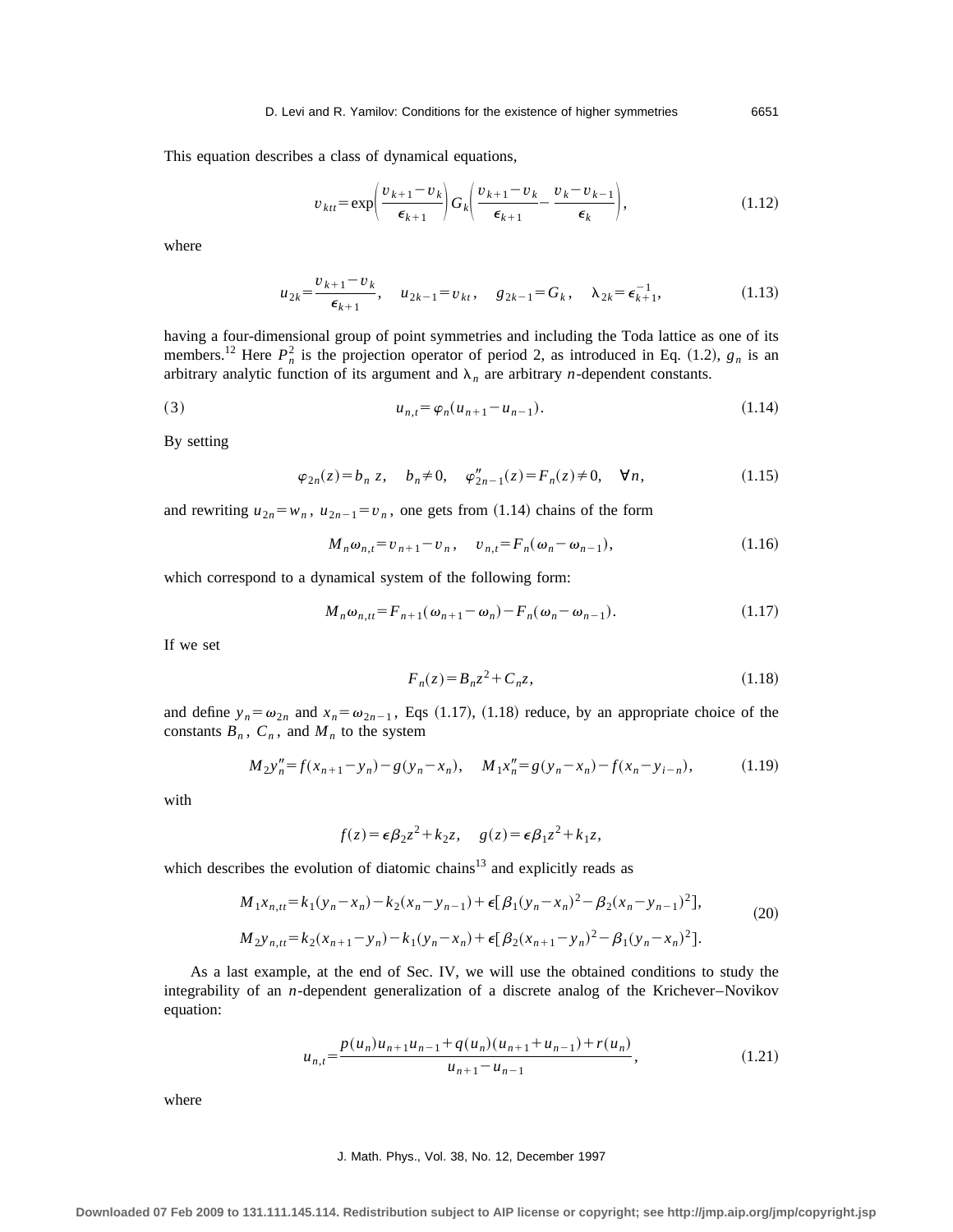$$
p(u_n) = \alpha u_n^2 + 2\beta u_n + \gamma,
$$
\n(1.22a)

$$
r(u_n) = \gamma u_n^2 + 2 \delta u_n + \omega, \qquad (1.22b)
$$

$$
q(u_n) = \beta u_n^2 + \lambda u_n + \delta. \tag{1.22c}
$$

Equation  $(1.21)$  depends on six arbitrary complex constants and is invariant under linear– fractional transformations, as under those transformations only the coefficients of the polynomials  $p$ ,  $q$ ,  $r$  are changed, but not the polynomials themselves. Equation  $(1.21)$  was obtained for the first time in Ref. 2 when classifying discrete evolutionary equations of the form  $(1.8)$ . It satisfies all the five integrability conditions, has an infinite set of higher local conservation laws and should have an infinite set of generalized symmetries (but nobody has yet proved it). It is the only example of a nonlinear chain of the form  $(1.8)$ , up to now obtained, which cannot be reduced to the Toda or Volterra equations by Miura transformations. By carrying out the continuous limit, in the same way as one does to obtain the Korteweg–de Vries equation from the Volterra equation, we get the Krichever–Novikov equation:<sup>14</sup>

$$
u_t = u_{xxx} - \frac{3}{2} \frac{u_{xx}^2}{u_x} + \frac{R(u)}{u_x},
$$
\n(1.23)

where  $R(u)$  is an arbitrary fourth degree polynomial of its argument with constant coefficients.

The complete classification of all the classes of equations of the form  $(1.1)$  that satisfy the conditions obtained in Sec. II is left to a future work. Few conclusive remarks are contained in Sec. V.

# **II. CONSTRUCTION OF THE CLASSIFYING CONDITIONS**

If Eq.  $(1.1)$  is to represent an evolutionary difference equation, then the function  $f_n$  must depend in an essential way from the points  $(n<sup>\pm</sup>1)$ , the nearest neighboring points with respect to the point  $n$  in which we compute the "time" evolution. This implies that we must add to Eq.  $(1.1)$ the condition

$$
\frac{\partial f_n}{\partial u_{n+1}} \neq 0, \quad \frac{\partial f_n}{\partial u_{n-1}} \neq 0, \quad \text{for any } n. \tag{2.1}
$$

Before considering in detail the problem of costructing generalized symmetries to Eq.  $(1.1)$ , we will introduce few definitions necessary for the future calculations.

A function  $g_n$  depending on the set of fields  $u_n$ , for *n* varying on the lattice, will be called a rectricted function and will be denoted by the symbol RF if it is defined on a compact support, i.e. if

$$
g_n = g_n(u_{n+i}, u_{n+i-1}, \dots, u_{n+j+1}, u_{n+j}), \quad i \ge j,
$$
\n(2.2)

and *i* and *j* are finite integer numbers. If there exist, in the range of the possible values of *n*, values *k* and *m* such that

$$
\frac{\partial g_k}{\partial u_{k+i}} \neq 0, \quad \frac{\partial g_m}{\partial u_{m+j}} \neq 0,
$$
\n(2.3)

then we say that the function  $g_n$  has a length  $i-j+1$ . For example,  $g_n$  could be given by the function

$$
g_n = nu_{n+1} + u_n + [1 + (-1)^n]u_{n-1};
$$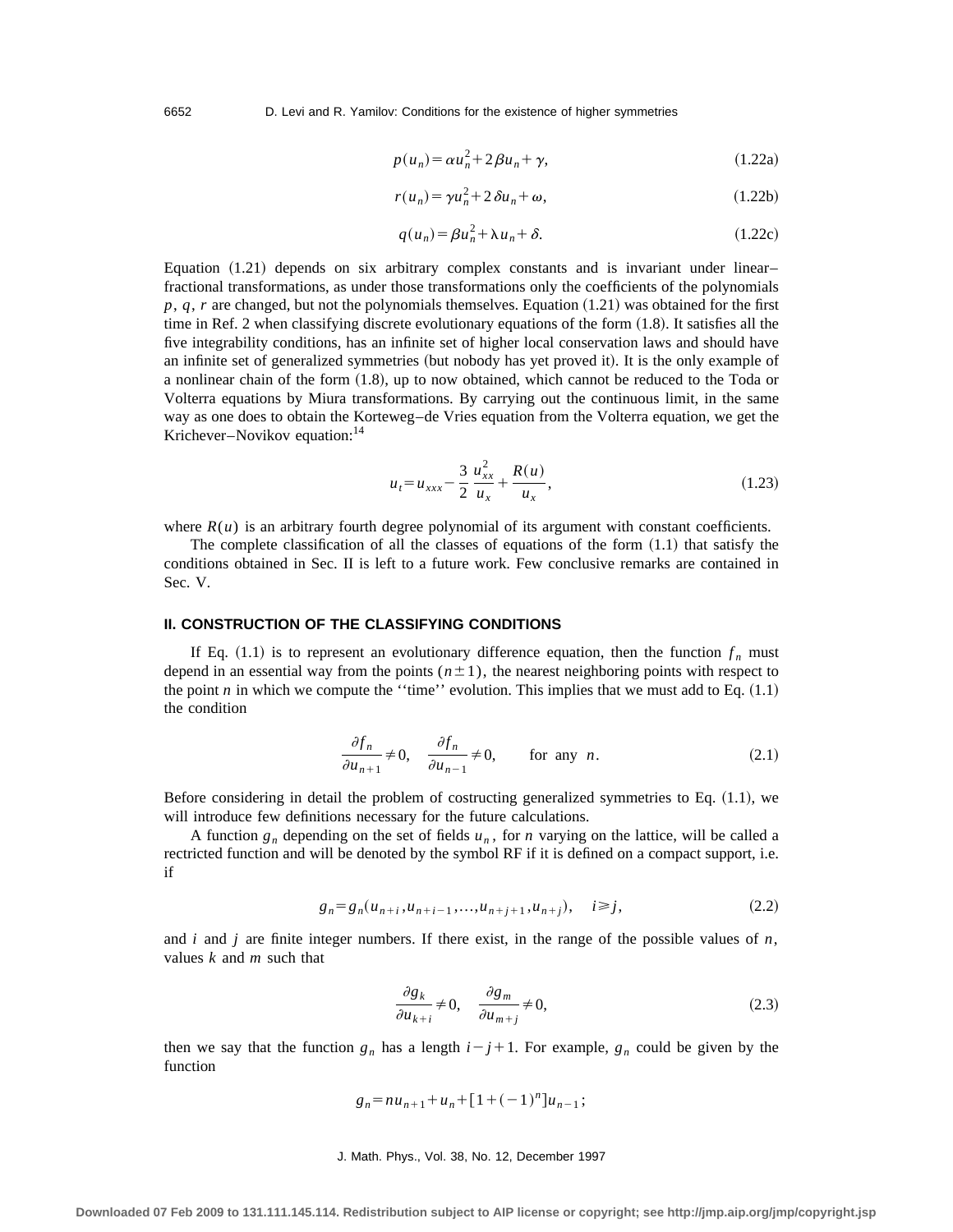then  $i=1$ ,  $j=-1$  and the length of  $g_n$  is equal to 3 even if only the even functions are depending on  $u_{n-1}$ .

Let us define the shift operator *D* such that

$$
Dg_n(u_{n+i},...,u_{n+j}) = g_{n+1}(u_{n+i+1},...,u_{n+j+1}).
$$

Then we can split the RF into equivalent classes.

*Definition*: Two RF,

$$
a_n(u_{n+i_a},...,u_{n+j_a})
$$
 and  $b_n(u_{n+i_b},...,u_{n+j_b})$ 

are said to be *equivalent*,

 $a_n \sim b_n$ ,

iff

$$
a_n - b_n = (D - 1)c_n, \t\t(2.4)
$$

where  $c_n$  is a RF.

If, for example, we have  $a_n = u_n + u_{n+1}$ , it is immediate to see that  $a_n$  is equivalent to a function  $b_n = 2u_n$ , as  $a_n - b_n = u_{n+1} - u_n = (D-1)u_n$ .

Let us notice that any function that is equal to a total difference is equivalent to zero, i.e.  $a_n = (D-1)c_n \sim 0$ . If a RF  $a_n$  of length  $i-j+1(i>j)$  is equivalent to zero, then there will exist, by necessity, a RF  $c_n$  of the length  $i-j$  such that  $a_n = (D-1)c_n$ . As

$$
a_n(u_{n+i},...,u_{n+j}) = c_{n+1}(u_{n+i},...,u_{n+j+1}) - c_n(u_{n+i-1},...,u_{n+j}),
$$

one can easily see that

$$
\frac{\partial a_n}{\partial u_{n+i}} = \frac{\partial c_{n+1}(u_{n+i},...,u_{n+j+1})}{\partial u_{n+i}},
$$

and consequently,

$$
\frac{\partial^2 a_n}{\partial u_{n+i} \partial u_{n+j}} = 0.
$$
\n(2.5)

In the case  $i=j$ ,

$$
a_n(u_{n+i}) = c_{n+1}(u_{n+k_1+1},...,u_{n+k_2+1}) - c_n(u_{n+k_1},...,u_{n+k_2}).
$$

As for  $k_2 < i \partial a_n / \partial u_{n+k_2} = -\partial c_n / \partial u_{n+k_2} = 0$ , then  $c_n = d_n (u_{n+k_1},...,u_{n+i})$ . For  $k_1 \ge i$  also  $\partial a_n / \partial u_{n+k_1+1} = 0$ , then  $d_n$  cannot depend on  $u_{n+k}$  for any *k*, and consequently,

$$
\frac{da_n}{du_{n+i}} = 0,\t\t(2.6)
$$

i.e., *an* is an *invariant* function, where by it we mean a function that depends only on *n*.

We can moreover define the *''formal'' variational derivative* of a RF  $a_n$  of length  $i-j+1$  as

$$
\frac{\partial a_n}{\partial u_n} = \sum_{k=n-i}^{n-j} \frac{\partial a_k}{\partial u_n}.
$$
\n(2.7)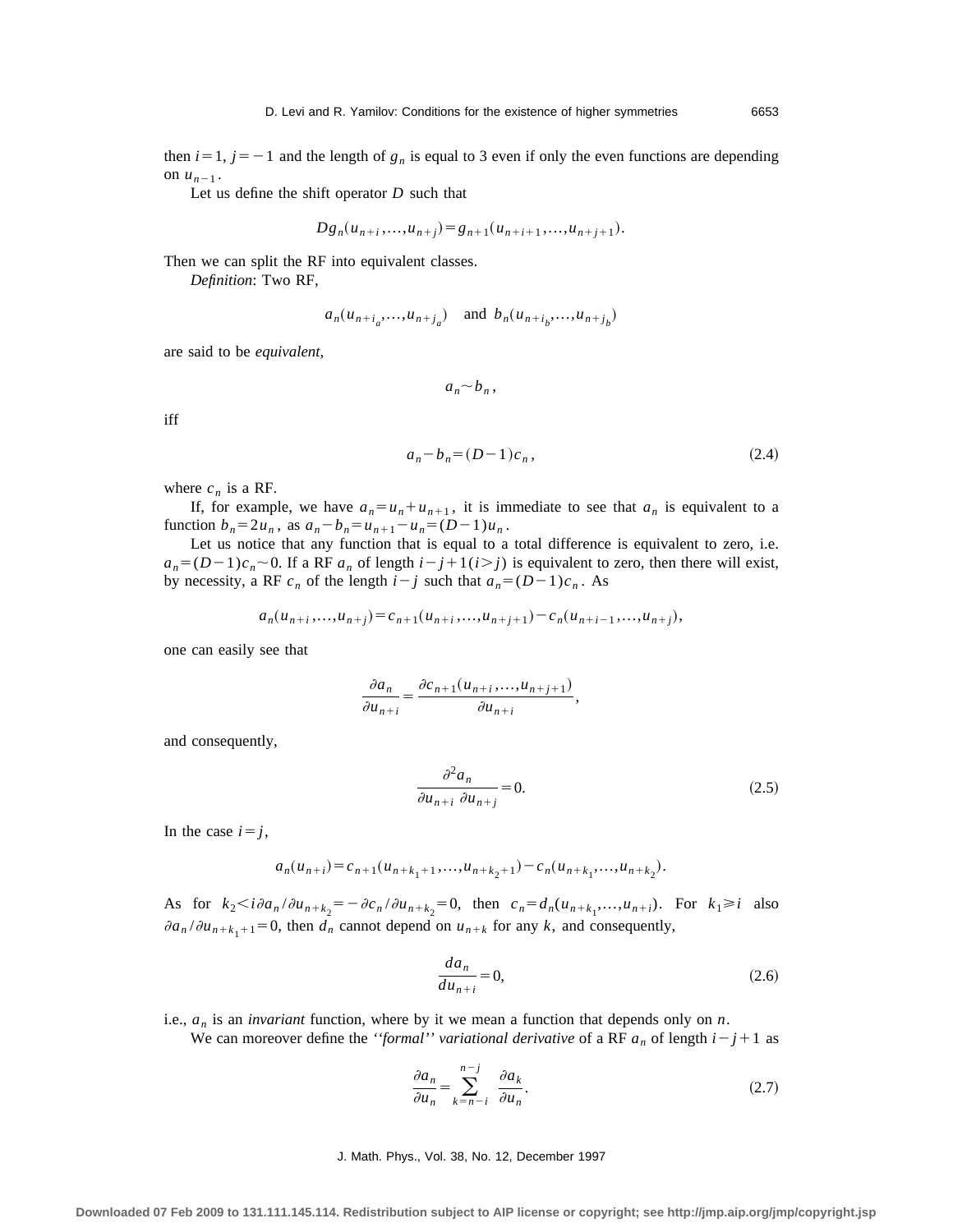If  $a_n$  is linear in  $u_n$ , then  $\partial a_n / \partial u_n$  is an invariant function, but if it is nonlinear, then  $\partial a_n / \partial u_n$  $\frac{d}{dx} = \frac{\partial}{\partial x} (u_{n+N},...,u_{n-N})$ , where for some *k*  $\frac{\partial}{\partial x} / \frac{\partial u_{k+N}}{\partial u_{k+N}} = 0$  and for some *m*  $\frac{\partial}{\partial x} / \frac{\partial u_{m-N}}{\partial u_{m-N}} = 0$ . Consequently, this quantity is strictly related to the notion of a variational derivative, and this is the reason for its name. It is immediate to prove that if *an* is a RF equivalent to zero, then the formal variational derivative of  $a_n$  is zero. The vice versa is also true, i.e., if  $\partial a_n / \partial u_n = 0$ , then  $a_n$  is equivalent to zero. In fact, using Eq. (2.7) we have  $\frac{\partial^2 a_n}{\partial u_{n+1}} \frac{\partial u_{n+1}}{\partial u_{n+1}} = 0$ , which implies that  $a_n = b_n(u_{n+1},...,u_{n+j+1}) + c_n(u_{n+j-1},...,u_{n+j}) \sim d_n(u_{n+j-1},...,u_{n+j}),$  i.e.,  $a_n$  is equivalent to a RF of length  $i-j$ . Carrying out recursively this reasoning, we arrive at the conclusion that  $a_n$  $\sim F_n(u_n)$  with  $F'_n = 0$ , i.e.  $a_n$  must be an invariant function, i.e., equivalent to zero.

Given a nonlinear chain (1.1), we will say that the RF  $g_n(u_{n+i},...,u_{n+j})$  is a generalized (or higher) local symmetry of *order i* (more precisely, of left order *i*) of our equation iff

$$
u_{n,\tau} = g_n(u_{n+i}, \dots, u_{n+j}),
$$
\n(2.8)

is compatible with  $(1.1)$ , i.e. iff

$$
\partial_t \partial_\tau (u_n) = \partial_\tau \partial_t (u_n). \tag{2.9}
$$

Explicitating condition  $(2.9)$ , we get

$$
\partial_t g_n = \partial_{\tau} f_n = \frac{\partial f_n}{\partial u_{n+1}} u_{n+1,\tau} + \frac{\partial f_n}{\partial u_n} u_{n,\tau} + \frac{\partial f_n}{\partial u_{n-1}} u_{n-1},
$$

$$
\tau = \left[ \frac{\partial f_n}{\partial u_{n+1}} D + \frac{\partial f_n}{\partial u_n} + \frac{\partial f_n}{\partial u_{n-1}} D^{-1} \right] g_n = f_n^* g_n,
$$

i.e.,

$$
(\partial_t - f_n^*)g_n = 0,\t(2.10)
$$

where by  $f_n^*$  we mean the Frechet derivative of the function  $f_n$ , given by

$$
f_n^* = \frac{\partial f_n}{\partial u_{n+1}} D + \frac{\partial f_n}{\partial u_n} + \frac{\partial f_n}{\partial u_{n-1}} D^{-1} = f_n^{(1)} D + f_n^{(0)} + f_n^{(-1)} D^{-1}.
$$
 (2.11)

Equation  $(2.10)$  is an equation for  $g_n$  once the function  $f_n$  is given, an equation for the symmetries. In this work we limit ourselves to local symmetries, i.e. symmetries that are given by RF. A nonlocal extension can be carried out by introducing, for example, a new field  $v_n$ :  $(D-1)v_n$  $=u_n$ , i.e.  $v_n = -\sum_{j=n}^{\infty} u_j$  or  $v_n = \sum_{j=-\infty}^{n-1} u_j$  (compare Ref. 7). Extension in such a direction will be carried out in future work.

Given a symmetry we can construct a new symmetry by applying a recursive operator, i.e. an operator that transforms symmetries into symmetries. Given a symmetry  $g_n$  of Eq.  $(1.11)$ , an operator

$$
L_n = \sum_{j=-\infty}^{m} l_n^{(j)}(t) D^j,
$$
\n(2.12)

will be a recursive operator for Eq.  $(1.1)$  if  $\tilde{g}_n$ , given by

$$
\widetilde{g}_n = L_n g_n \,,\tag{2.13}
$$

is a new generalized symmetry associated to  $(1.1)$ . Equation  $(2.10)$  and Equation  $(2.13)$  imply that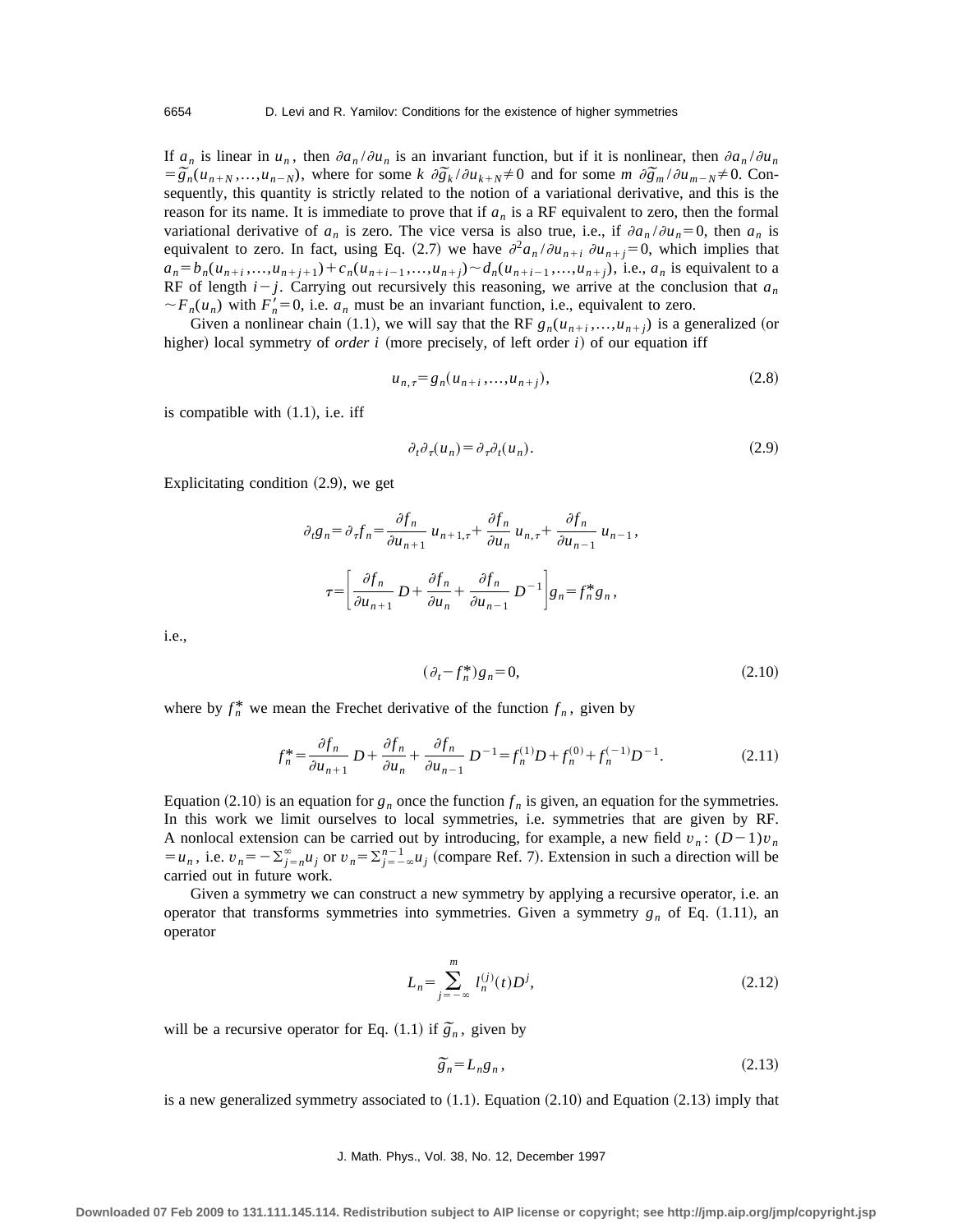$$
A(L_n) = L_{n,t} - [f_n^*, L_n] = 0.
$$
\n(2.14)

Moreover, from  $(2.10)$  it follows that

$$
A(g_n^*) = \partial_\tau(f_n^*). \tag{2.15}
$$

In fact, from  $(2.10)$  we get

$$
B_n = \partial_t(g_n) = \sum_k \frac{\partial g_n}{\partial u_{n+k}} f_{n+k},
$$

and consequently we have

$$
B_n^* = \sum_m \frac{\partial B_n}{\partial u_{n+m}} D^m = \sum_{m,k} \frac{\partial^2 g_n}{\partial u_{n+k}} f_{n+k} D^m + \sum_{m,k} \frac{\partial g_n}{\partial u_{n+k}} \frac{\partial f_{n+k}}{\partial u_{n+m}} D^m = \partial_t (g_n^*) + g_n^* f_n^*.
$$
\n(2.16)

Equation  $(2.15)$  is then obtained by introducing  $(2.16)$  into the Frechet derivative of  $(2.9)$ . Equation  $(2.15)$  implies that, as its right-hand side (rhs) is an operator of the order 1 [see  $(2.11)$ ], the highest terms on the left-hand side (lhs) must be zero.

We can define as *approximate* symmetry of *order i* and *length m*, the operator

$$
G_n = \sum_{k=i-m+1}^{i} g_n^{(k)} D^k,
$$

such that the highest *m* terms of the operator,

$$
A(G_n) = \sum_{k=i-m}^{i+1} a_n^{(k)} D^k,
$$

are zeros. Taking into account Eq.  $(2.15)$ , we find that we must have  $i-m+2>1$  if the equation

$$
A(G_n) = 0 \tag{2.17}
$$

is to be satisfied.

From these results we can derive the first integrability condition, which can be stated in the following theorem, whose proof is contained in Appendix A.

**Theorem 1:** If Eq. (1.1) has a local generalized symmetry of order  $i \ge 2$ , then it must have a conservation law given by

$$
\partial_n \log f_n^{(1)} = (D - 1) q_n^{(1)},\tag{2.18}
$$

where  $q_n^{(1)}$  is a RF.

In this way we have shown the existence of the first *canonical* conservation law. The next canonical conservation laws could be obtained in the same way, by assuming the existence of a higher symmetry, so that we are allowed to consider an approximate symmetry of higher length. These canonical conservation laws would, however, be very complicated (they will depend on the order of the generalized symmetry) and very difficult to reduce to simple expressions not depending on its order. So we prefer to follow an alternative approach that requires the existence of two higher symmetries. This procedure can be carried out, as we already know one canonical conservation law.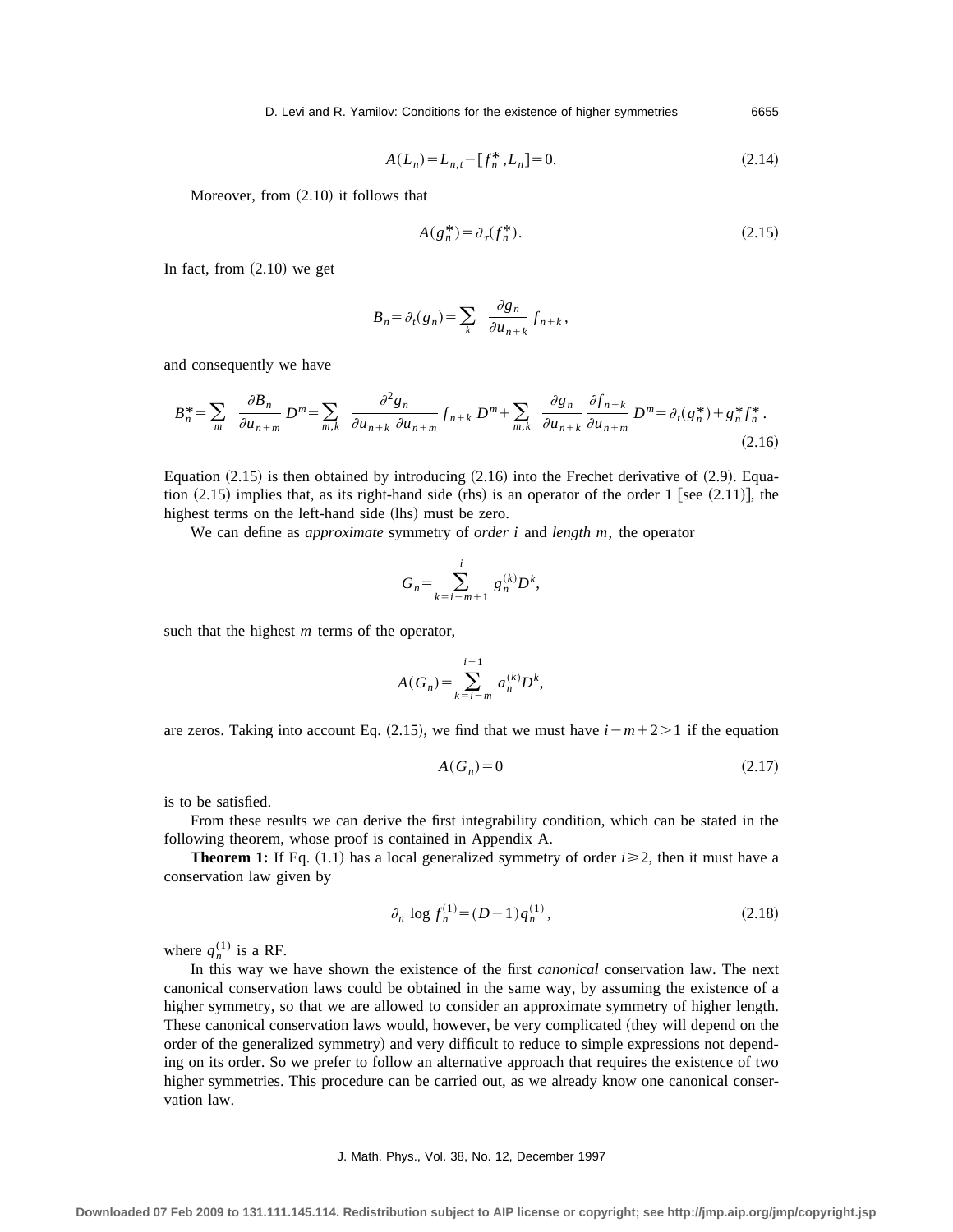Let us now assume that there exist two RF  $g_n$  and  $\tilde{g}_n$  that generate symmetries of order *i* and  $i+1$ , respectively. In correspondence to these symmetries, we can construct two approximate  $i+1$ , respectively. In correspondence to these symmetries, we can construct two approximate symmetries  $G_n$  and  $\tilde{G}_n$  of orders *i* and  $i+1$ , respectively, and from (2.1),  $g_n^{(i)}$  and  $\tilde{g}_n^{(i+1)}$  will be symmetries  $G_n$  and  $G_n$  of orders *i* and  $i+1$ , respectively, and from (2.1),  $g_n^{\gamma}$  and  $g_n^{\gamma}$  will be different from zero for all *n* [see (A3), Appendix A]. Starting from  $G_n$  and  $\tilde{G}_n$ , we can construct the operator

$$
\hat{G}_n = G_n^{-1} \tilde{G}_n. \tag{2.19}
$$

As from  $(2.14)$  we have

$$
A(G_n^{-1}) = -G_n^{-1}A(G_n)G_n^{-1}, \quad A(L_n K_n) = A(L_n)K_n + L_n A(K_n),
$$

we obtain

$$
A(\hat{G}_n) = G_n^{-1}[-A(G_n)\hat{G}_n + A(\tilde{G}_n)].
$$
\n(2.20)

Let us notice that, as  $G_n$  is an approximate symmetry, its inverse will be an operator with an infinite number of terms. Consequently  $\hat{G}_n$ , though it is an approximate symmetry of order 1 and infinite number of terms. Consequently  $G_n$ , though it is an approximate symmetry of order 1 and length *i* (the lowest of the lengths of  $G_n$  and  $\tilde{G}_n$ ) is represented by an infinite sum. This shows that under the hypothesis that two local higher symmetries exist, we can restrict ourselves to consider approximate symmetries of order 1. In such a way  $g_n^{(1)} = f_n^{(1)}$ , and for  $q_n^{(1)}$  the following simple formula can be obtained:  $q_n^{(1)} = g_n^{(0)} - f_n^{(0)}$ . We can now state the following theorem, proved in Appendix B.

**Theorem 2:** If Eq.  $(1.1)$  satisfies conditions  $(2.1)$  and it has two generalized local symmetries of order *i* and  $i+1$ , with  $i \ge 4$ , then the following conservation laws must be true:

$$
\partial_t p_n^{(k)} = (D-1) q_n^{(k)} \quad (k=1, 2, 3),
$$
  
\n
$$
p_n^{(1)} = \log \frac{\partial f_n}{\partial u_{n+1}}, \quad p_n^{(2)} = q_n^{(1)} + \frac{\partial f_n}{\partial u_n},
$$
  
\n
$$
p_n^{(3)} = q_n^{(2)} + \frac{1}{2} (p_n^{(2)})^2 + \frac{\partial f_n}{\partial u_{n+1}} \frac{\partial f_{n+1}}{\partial u_n},
$$
\n(2.21)

where  $q_n^{(k)}$   $(k=1, 2, 3)$  are some RFs.

So, if Eq.  $(1.1)$  has local generalized symmetries of high enough order, we can construct a few conservation laws depending on the function at the rhs of Eq.  $(1.1)$ .

One can divide the conservation laws into conjugacy classes under an equivalence condition. Two conservation laws,

$$
p_{n,t} = (D-1)q_n, \quad r_{n,t} = (D-1)s_n,
$$

are *equivalent* if

$$
p_n \sim r_n. \tag{2.22}
$$

A local conservation law is *trivial* if  $p_n \sim 0$ . If  $p_n \sim r_n(u_n)$ , with  $r'_n \neq 0$  at least for some *n*, then we have a conservation law of *zeroth order*, while if

$$
p_n \sim r_n(u_{n+N},...,u_n), \quad N>0,
$$

and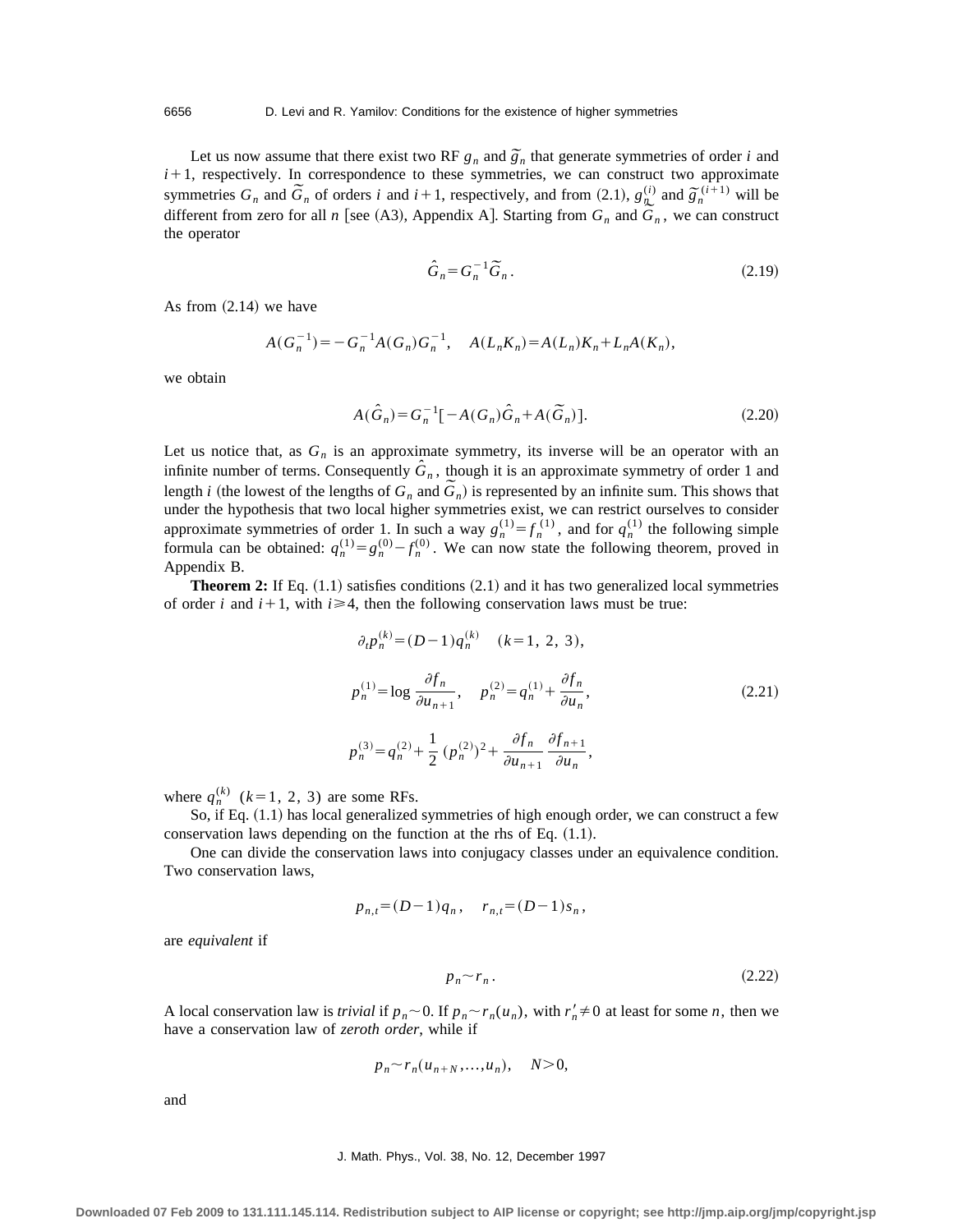$$
\frac{\partial^2 r_n}{\partial u_n \partial u_{n+N}} \neq 0,
$$

for at least some *n*, the conservation law is of *order N*.

An alternative way to define equivalence classes of local conservation laws is via the formal An alternative way to define equivalence classes of local conservation laws is via the formal variational derivative. Let us denote by  $\tilde{p}_n$  the formal variational derivative of the density  $p_n$  of a local conservation law, i.e.

$$
\widetilde{p}_n = \frac{\delta p_n}{\delta u_n}.\tag{2.23}
$$

If the local conservation law is trivial, then  $\tilde{p}_n = 0$ , if it is of zeroth order, then  $\tilde{p}_n = \tilde{p}_n(u_n) \neq 0$  for at least some *n* while if it is of order *N*, then

$$
\widetilde{p}_n = \widetilde{p}_n(u_{n+N}, \ldots, u_n, \ldots, u_{n-N}),
$$

where

$$
\frac{\partial \widetilde{p}_n}{\partial u_{n+N}} \neq 0, \quad \frac{\partial \widetilde{p}_n}{\partial u_{n-N}} \neq 0,
$$

for at least some *n*. Then, for any conserved density  $p_n$ , by direct calculation, we derive that the following relation is valid:

$$
p_{n,t} \sim \widetilde{p}_n \, f_n \sim 0. \tag{2.24}
$$

By carrying out the formal variational derivative of Eq.  $(2.24)$ , taking into account that in a summation the following equality is valid:

$$
\frac{\partial \widetilde{p}_{n+k}}{\partial u_n} = \frac{\partial \widetilde{p}_n}{\partial u_{n+k}},
$$

we get that the formal variational derivative  $\tilde{p}_n$  of a conserved density  $p_n$  satisfies the following equation:

$$
(\partial_t + f_n^* \, T) \, \widetilde{p_n} = 0,\tag{2.25}
$$

where the transposed Frechet derivative of  $f_n$  is given by

$$
f_n^{*T} = \frac{\partial f_{n+1}}{\partial u_n} D + \frac{\partial f_n}{\partial u_n} + \frac{\partial f_{n-1}}{\partial u_n} D^{-1} = f_{n+1}^{(-1)} D + f_n^{(0)} + f_{n-1}^{(1)} D^{-1}.
$$
 (2.26)

Let us consider the Frechet derivative of  $\tilde{p}_n$  for a local conservation law of order *N*. In such a case, we have

$$
\widetilde{p}_n^* = \sum_{k=-N}^N \widetilde{p}_n^{(k)} D^k, \quad \widetilde{p}_n^{(k)} = \frac{\partial \widetilde{p}_n}{\partial u_{n+k}}.
$$
\n(2.27)

We can construct the following operator:

$$
B(S_n) = S_{n,t} + S_n f_n^* + f_n^{*T} S_n, \qquad (2.28)
$$

where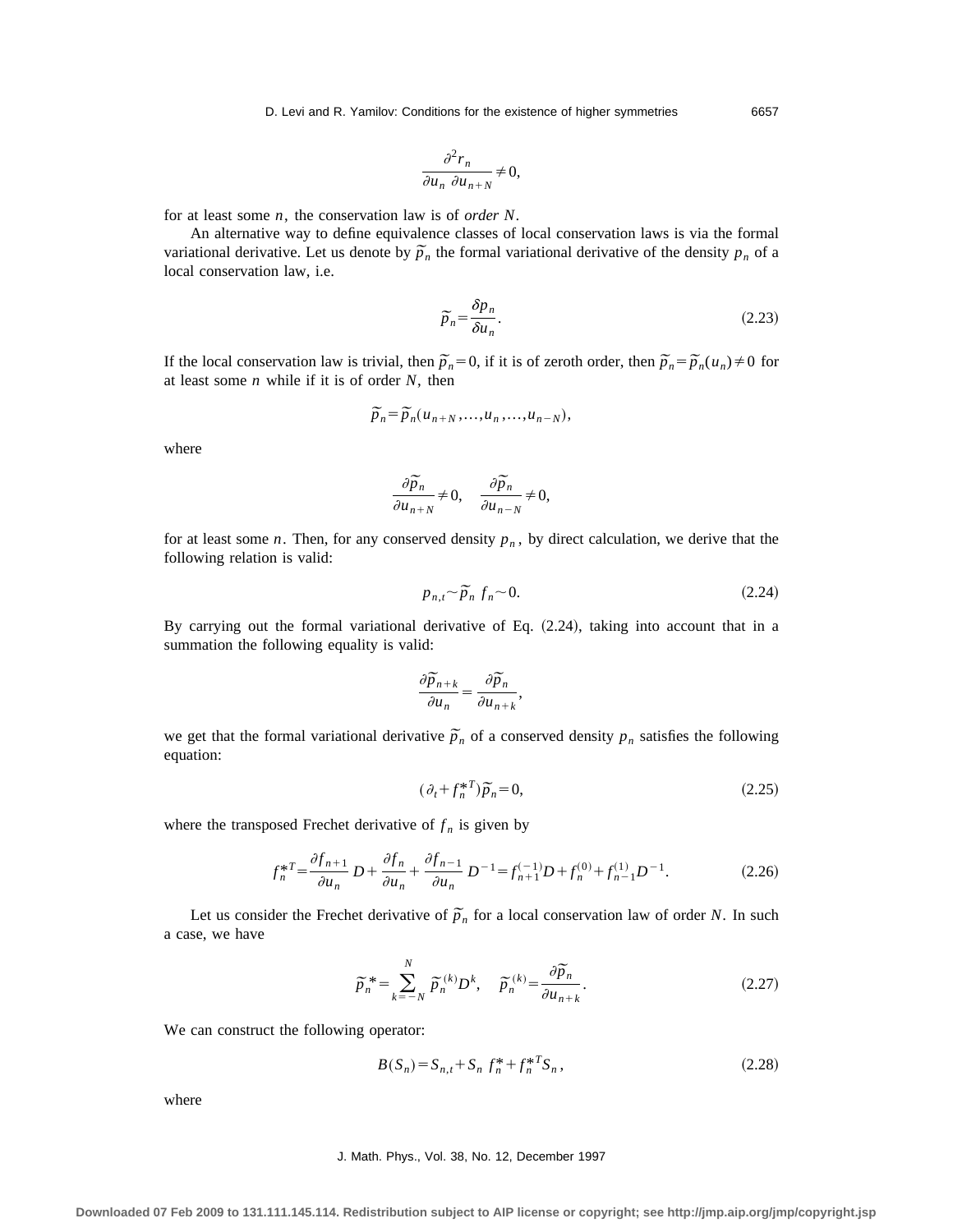$$
S_n = \sum_{j=-\infty}^{l} s_n^{(j)}(t) D^j.
$$
 (2.29)

Taking into account  $(2.10)$  and  $(2.25)$ , one can easily prove that

$$
\widetilde{p}_n = S_n g_n. \tag{2.30}
$$

Let us construct

$$
B(\tilde{p}_n^*) = \sum_k b_n^{(k)}(t)D^k,
$$
\n(2.31)

where  $b_n^{(k)}(t)$  are some RFs, then from Eq. (2.28) it follows that

$$
b_n^{(k)} = \tilde{p}_{n,t}^{(k)} + \sum_j (\tilde{p}_n^{(j)} f_{n+j}^{(k-j)} + f_{n+j}^{(-j)} \tilde{p}_{n+j}^{(k-j)}),
$$
\n(2.32)

and then by differentiating Eq.  $(2.25)$  with respect to  $u_{n+k}$ , we can rewrite Eq.  $(2.32)$ , after a long but straight forward calculation, in the form

$$
b_n^{(k)} = -\sum_j \widetilde{p}_{n+j} \frac{\partial^2 f_{n+j}}{\partial u_n \partial u_{n+k}},
$$
\n(2.33)

and thus prove, as  $f_n$  depends just on  $u_n$  and  $u_{n+1}$ , that  $b_n^{(k)}$  are different from zero only for  $-2 \le k \le 2$ .

In such a way, for a sufficiently high-order conserved density  $p_n$ , we can require that

$$
B(\tilde{p}_n^*) = 0,\t(2.34)
$$

is approximately solved. If the first  $m < N-1$  terms of the Frechet derivative of  $\tilde{p}_n$  satisfy Eq.  $(2.34)$ , then we say that we have an approximate conserved density of *order N* and *length m*.

 $\mu$ , then we say that we have an approximate conserved density of *order i*v and *tengin m*.<br>Let us mention here that sometimes the  $\tilde{p}_n$  solution of (2.25), is called a conserved covariant, while  $H_n = S_n^{-1}$  and the solutions of (2.34) are called, respectively, a Noether operator and an inverse Noether operator.<sup>15</sup> The Noether operator maps conserved covariants into symmetries while the inverse Noether operator maps symmetries into conserved covariants. This corresponds to the familiar relation between symmetries and conservation laws in Lagrangian or Hamiltonian mechanics (Noether's theorem). In some cases  $H_n$  can be the Hamiltonian operator for our equation and the inverse of formula  $(2.30)$ ,

$$
g_n = H_n \frac{\delta p_n}{\delta u_n},\tag{2.35}
$$

will be local.

Taking all the results up to now obtained into account, we can state the following theorem, which will be proved in Appendix C.

**Theorem 3:** If the chain  $(1.1)$  satisfies conditions  $(2.1)$ , it has a conservation law of order  $N \geq 3$ , and condition (2.18) is satisfied, then the following conditions must take place:

$$
r_n^{(k)} = (D-1)s_n^{(k)} \quad (k=1,2),
$$
\n(2.36a)

with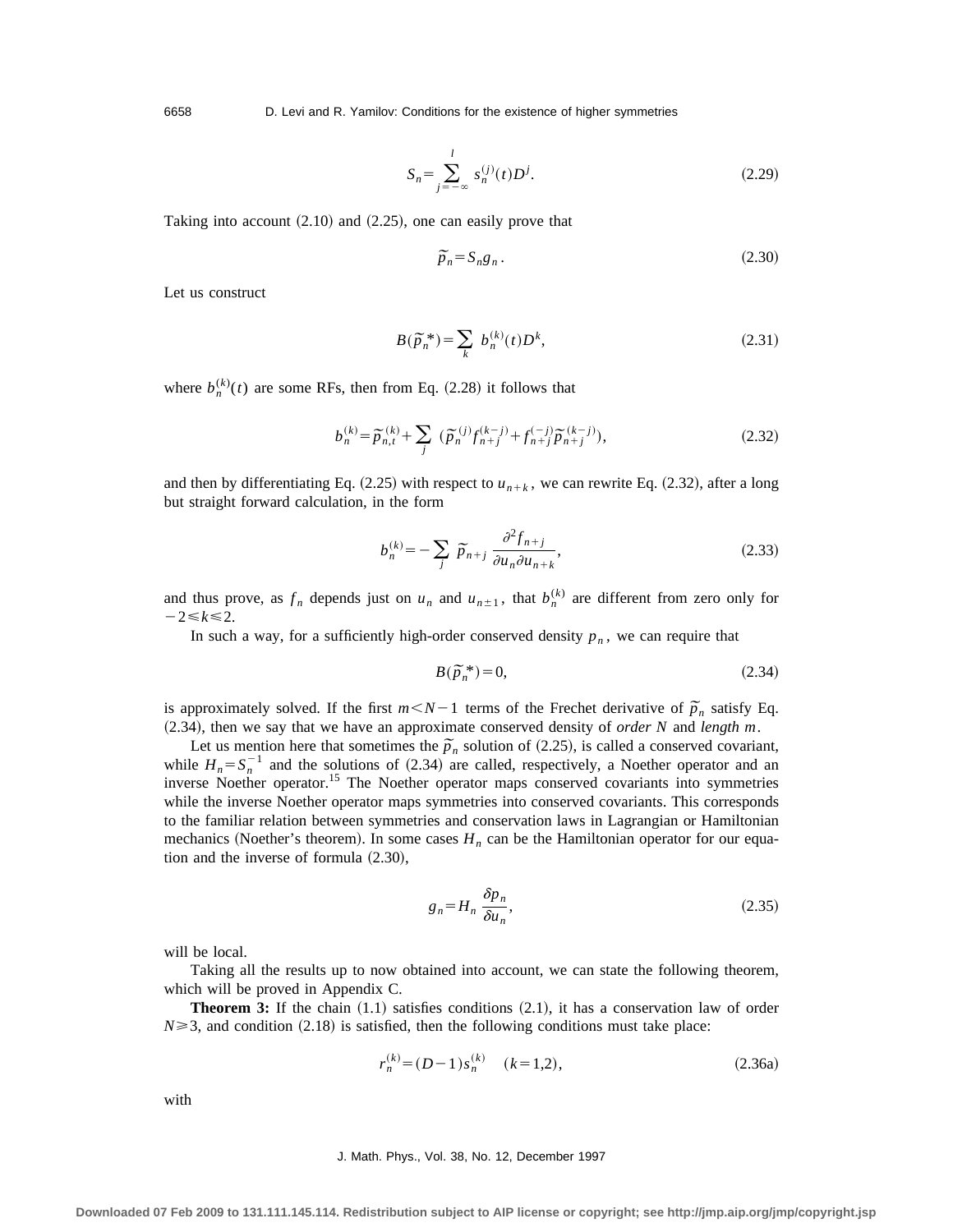$$
r_n^{(1)} = \log[-f_n^{(1)}/f_n^{(-1)}], \quad r_n^{(2)} = s_{n,t}^{(1)} + 2f_n^{(0)}, \tag{2.36b}
$$

where  $s_n^{(k)}$  are RFs.

### **III. DISCUSSION OF THE CONDITIONS**

First of all let us notice that the request that nontrivial local conservation laws exist is more restrictive than that of the existence of symmetries. In fact, there are many instances in which generalized symmetries do exist, but not nontrivial conservation laws. This may be the case for many *c*-integrable equations, i.e. nonlinear equations that can be transformed into linear ones by an invertible transformation.<sup>7</sup>

If one compares Theorem 1 and Theorem 2 of Sec. II, one can think that among conditions  $(2.18)$  and  $(2.21)$  with  $k=2$ , 3 there is a difference of importance, as conditions  $(2.21)$  require the existence of two generalized symmetries, while for condition  $(2.18)$  only one generalized symmetry is sufficient. However, we could obtain conditions  $(2.21)$  with  $k=2,3$ , assuming that only one symmetry of order  $i \geq 4$  exists, but calculations in the proof would be more difficult. For example, in the case  $k=2$ , following the notation of Appendix A, we can define

$$
\hat{g}_n = \frac{g_n^{(i-1)}}{\prod_{k=n}^{n+i-2} f_k^{(1)}} = \sum_{k=n}^{n+i-1} p_k^{(2)}.
$$

Then, for  $i \geq 3$ , it follows that

$$
\partial_t \hat{g}_n + \hat{g}_n (p_{n+i-1}^{(2)} - p_n^{(2)}) = (D-1) \left[ \frac{g_n^{(i-2)}}{\prod_{k=n}^{n+i-3} f_k^{(1)}} - \sum_{k=n}^{n+i-1} f_k^{(-1)} f_{k-1}^{(1)} \right] \sim 0,
$$

and hence we get the wanted result:

$$
\hat{g}_n(p_{n+i-1}^{(2)}-p_n^{(2)})\sim 0, \quad \partial_t \hat{g}_n \sim i \partial_t p_n^{(2)}.
$$

Conditions (2.21) required only that  $f_n^{(1)} \neq 0$ . An analogous set of conditions could be derived if we requested that just  $f_n^{(-1)} \neq 0$  for all *n*. They can be derived in a straightforward way, considering expansions in negative powers of *D*, instead of positive, as we have done up to now. This derivation is left to the readers as an exercise. This set of conditions also will have the form of canonical conservation laws:

$$
\partial_t \hat{p}_n^{(k)} = (D - 1) \hat{q}_n^{(k)},\tag{3.1}
$$

and conserved densities will be symmetric to the ones of  $(2.21)$ . For example,

$$
\hat{p}_n^{(1)} = \log \left( -\frac{\partial f_n}{\partial u_{n-1}} \right). \tag{3.2}
$$

Let us notice, moreover, that if  $H_n^{(1)}$  and  $H_n^{(2)}$  are two solutions of (2.34) of different order, the operator

$$
K_n = (H_n^{(1)})^{-1} H_n^{(2)} \tag{3.3}
$$

satisfies  $(2.14)$ , and thus it is a recursive operator. Consequently, if we start from two approximate solutions of  $(2.34)$ , i.e. two Frechet derivatives of formal variational derivatives of conserved densities, we can, using  $(2.34)$ , get an approximate symmetry. So, one can derive all the conditions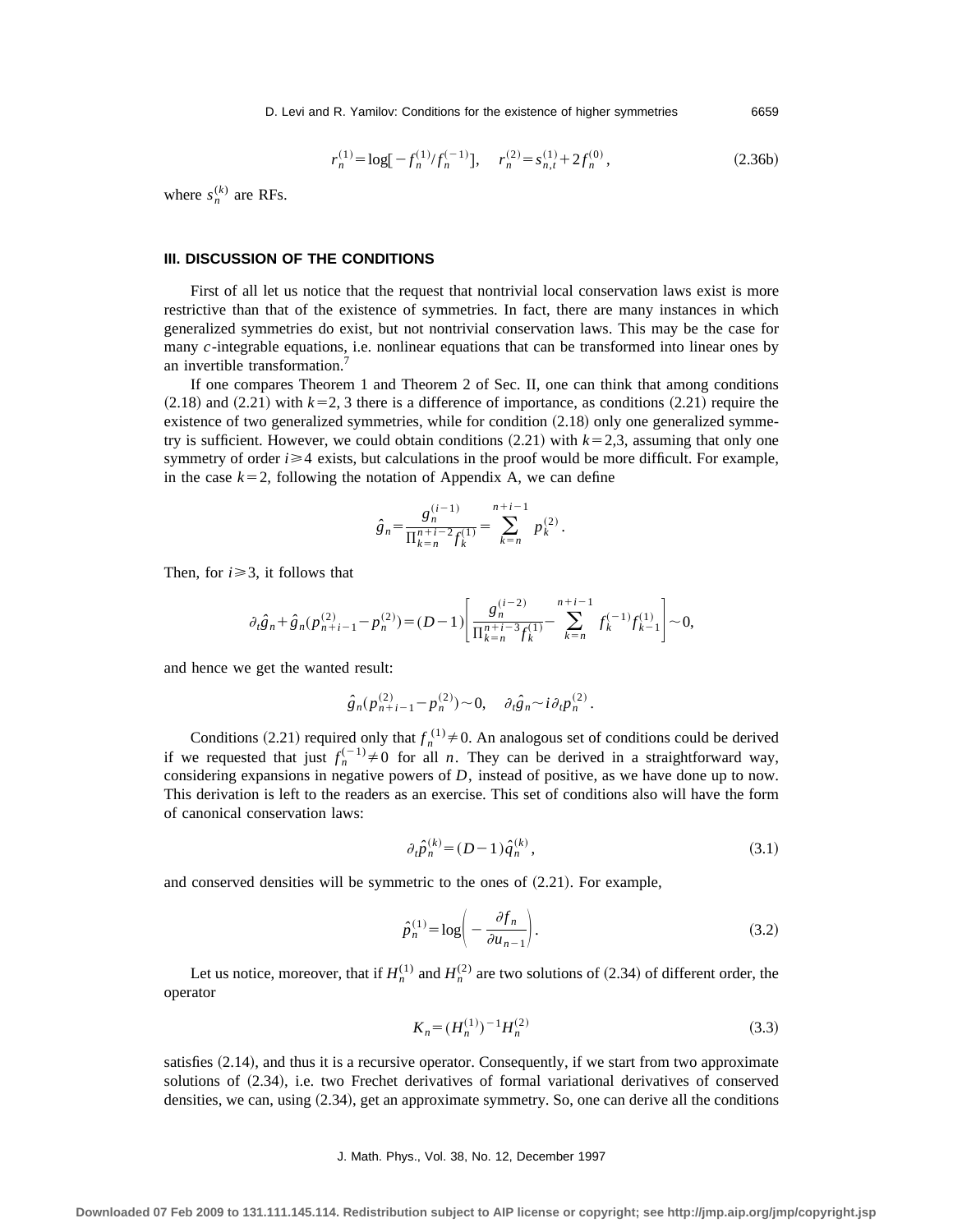$(2.21)$ ,  $(2.36)$ ,  $(3.1)$ , assuming the existence of two higher-order local conservation laws. In the case of conditions (3.1), one should use the same formula (3.3), but  $(H_n^{(1)})^{-1}$  will be a series in positive powers of the shift operator *D*:

$$
(H_n^{(1)})^{-1} = \sum_{k=-N}^{+\infty} h_n^{(k)} D^k.
$$

This proves the statement written at the beginning of this section that conservation laws are ''more fundamental'' than symmetries, as from conservations laws we get symmetries.

If we compare conditions  $(2.21)$ ,  $(2.36)$ ,  $(3.1)$ , we can see, for example, that

$$
r_n^{(1)} = p_n^{(1)} - \hat{p}_n^{(1)},\tag{3.4}
$$

i.e. the first of conditions (2.36) implies that  $p_n^{(1)} \sim \hat{p}_n^{(1)}$ , i.e. the first canonical conservation laws of  $(2.21)$  and  $(3.1)$  are equivalent. The same result could be obtained for the second condition of  $(2.32)$ . In particular, the set of conditions  $(3.1)$  can be derived, starting from conditions  $(2.21)$  and  $(2.36)$ . However, these conditions are of great importance in themselves, as there might be equations of interest that satisfy  $(2.21)$  and  $(3.1)$ , but not  $(2.36)$ .

The solution of the conditions, be those obtained by requesting the existence of the generalized symmetries or those of local conservation laws, provide the highest-order coefficients of the Frechet derivative of a symmetry or of the formal variational derivative of a conserved density. Those coefficients are the building blocks for the reconstruction of the symmetries or of the formal variational derivatives of the conserved densities. In fact the knowledge of  $g_n^{(k)} = \partial g_n / \partial u_{n+k}$  with  $k=i$ ,  $i-1,...$ , for a few values of *k*, gives a set of partial differential equations for  $g_n$  with respect to its variable, whose solution provides the needed symmetry. In the same way we can reconstruct variational derivatives of conserved densities. There is, however, a more direct way to obtain conserved densities. In fact, if we know the highest coefficients of  $L_n$ , the solution of Eq.  $(2.14)$ , we can obtain several conserved densities by the following formula:

$$
p_n^{(j)} = \text{res}(L_n^j)
$$
  $(j = 1, 2, ...)$ 

 $(see Appendix B).$ 

Equation  $(1.1)$  with the conditions  $(2.1)$  can be splitted into two different classes. In fact, Eq.  $(2.21)$  with  $k=1$  can be written in the form

$$
p_{n,t}^{(1)} \sim \frac{\partial p_n^{(1)}}{\partial u_{n+1}} f_{n+1} + \frac{\partial p_n^{(1)}}{\partial u_n} f_n + \frac{\partial p_{n+1}^{(1)}}{\partial u_n} f_n = \Phi_n \sim 0,
$$
  

$$
\Phi_n = \Phi_n(u_{n+2}, u_{n+1}, u_n, u_{n-1}).
$$

As  $\Phi_n$  is a RF equivalent to zero, we have

$$
\frac{\partial^2 \Phi_n}{\partial u_{n+2} \partial u_{n-1}} = \rho_n \frac{\partial f_{n+1}}{\partial u_{n+2}} + \rho_{n+1} \frac{\partial f_n}{\partial u_{n-1}} = 0, \quad \forall n,
$$
\n(3.5)

where

$$
\rho_n = \frac{\partial^2 p_n^{(1)}}{\partial u_{n+1} \partial u_{n-1}}.
$$

Conditions  $(2.1)$  and  $(3.5)$  imply that there are only two possibilities: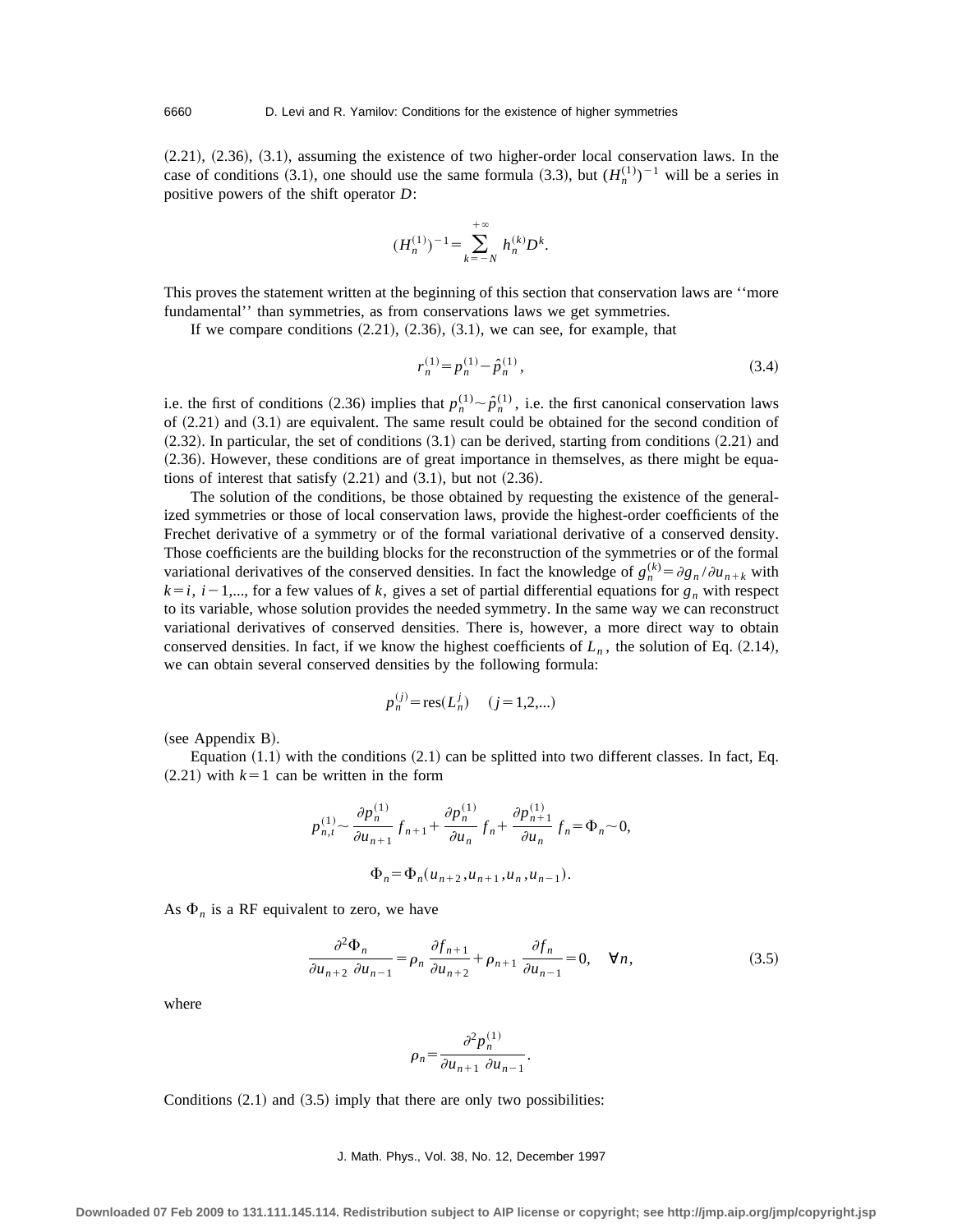$$
\rho_n = 0, \quad \forall n,
$$
\n(A)

$$
\rho_n \neq 0, \quad \forall n. \tag{B}
$$

Both classes are not empty. The Toda and Volterra equation belong to class  $(A)$  while the discrete analogue of Krichever Novikov equation<sup>14</sup> belongs to class  $(B)$ . One can prove the following statement for chains of the class  $(B)$ : if a chain  $(1.1)$  satisfies  $(2.1)$  and  $(2.21)$ , then this chain has conservation laws of the orders 2, 3, 4, which will be given just by the canonical conservation laws  $(2.21)$ . In fact, it is obvious that the first of conservation laws  $(2.21)$  has order 2. So, let us consider (2.21) with  $k=1, 2$  and use them to obtain informations about  $q_n^{(1)}$ ,  $q_n^{(2)}$ . The function  $q_n^{(1)}$  depends on  $u_{n+1}$ ,..., $u_{n-2}$  and

$$
\frac{\partial q_n^{(1)}}{\partial u_{n-2}} = -\frac{\partial p_n^{(1)}}{\partial u_{n-1}} f_{n-1}^{(-1)}.
$$
\n(3.6)

The function  $q_n^{(2)}$  depends on  $u_{n+1}, \ldots, u_{n-3}$  and

$$
\frac{\partial q_n^{(2)}}{\partial u_{n-3}} = -\frac{\partial p_n^{(2)}}{\partial u_{n-2}} f_{n-2}^{(-1)} = \frac{\partial p_n^{(1)}}{\partial u_{n-1}} f_{n-1}^{(-1)} f_{n-2}^{(-1)}.
$$

Now one easily can show that

$$
\frac{\partial^2 p_n^{(2)}}{\partial u_{n+1} \partial u_{n-2}} = -\rho_n f_{n-1}^{(-1)}, \quad \frac{\partial^2 r_n}{\partial u_{n+1} \partial u_{n-3}} = \rho_n f_{n-1}^{(-1)} f_{n-2}^{(-1)},\tag{3.7}
$$

where  $r_n = q_n^{(2)} + \frac{1}{2}(p_n^{(2)})^2 + (\partial f_{n-1}/\partial u_n) (\partial f_n/\partial u_{n-1}) \sim p_n^{(3)}$ . Taking into account Eq. (2.1) the functions  $(3.7)$  are different from zero for any *n*, thus showing that the conservation laws  $(2.21)$ for  $k=2$ , 3 are of the orders 3 and 4, respectively.

The same formulas  $(3.7)$  show that in the case of chains of the class  $(A)$  canonical conservation laws  $(2.21)$  have orders less than 2, 3, 4, respectively. For example, for the Toda chain  $(1.6)$ ,  $(1.7)$ , formulas  $(2.21)$  give three inequivalent nontrivial conservation laws of order 0. In the case of the chain

$$
u_{n,t} = (u_{n+1} - u_n)^{1/2} (u_n - u_{n-1})^{1/2},
$$
\n(3.8)

all three canonical conservation laws are trivial.

If the chain satisfies all five conditions and the conservation laws are all of low order, than in case (A) the chain might be linearizable. In the case of Eq.  $(3.8)$ , such a transformation is  $v<sub>n</sub>$  $=(u_{n+1}-u_n)^{1/2}$  and leads to the linear equation

$$
2v_{n,t} = v_{n+1} - v_{n-1}.
$$
\n(3.9)

It is worthwhile to show here how all five conditions  $(2.21)$ ,  $(2.36)$  can be rewritten in explicit form. Such explicit conditions can be easily verified using the computer and thus they can be the starting point for the construction of a program of the kind of  $DELIA<sup>10</sup>$  to check the integrability of differential-difference equations of the form  $(1.1)$ .

A condition is *explicit* if it has the form  $A_n = 0$ ,  $\forall n$ , where  $A_n$  is a function depending only on  $f_n$  and its partial derivatives with respect to all  $u_{n+i}$ . Let us define the functions

$$
P_n^{(k)} = \frac{\delta}{\delta u_n} \partial_t p_n^{(k)}, \quad R_n^{(k)} = \frac{\delta}{\delta u_n} r_n^{(k)}, \quad k = 1, 2,
$$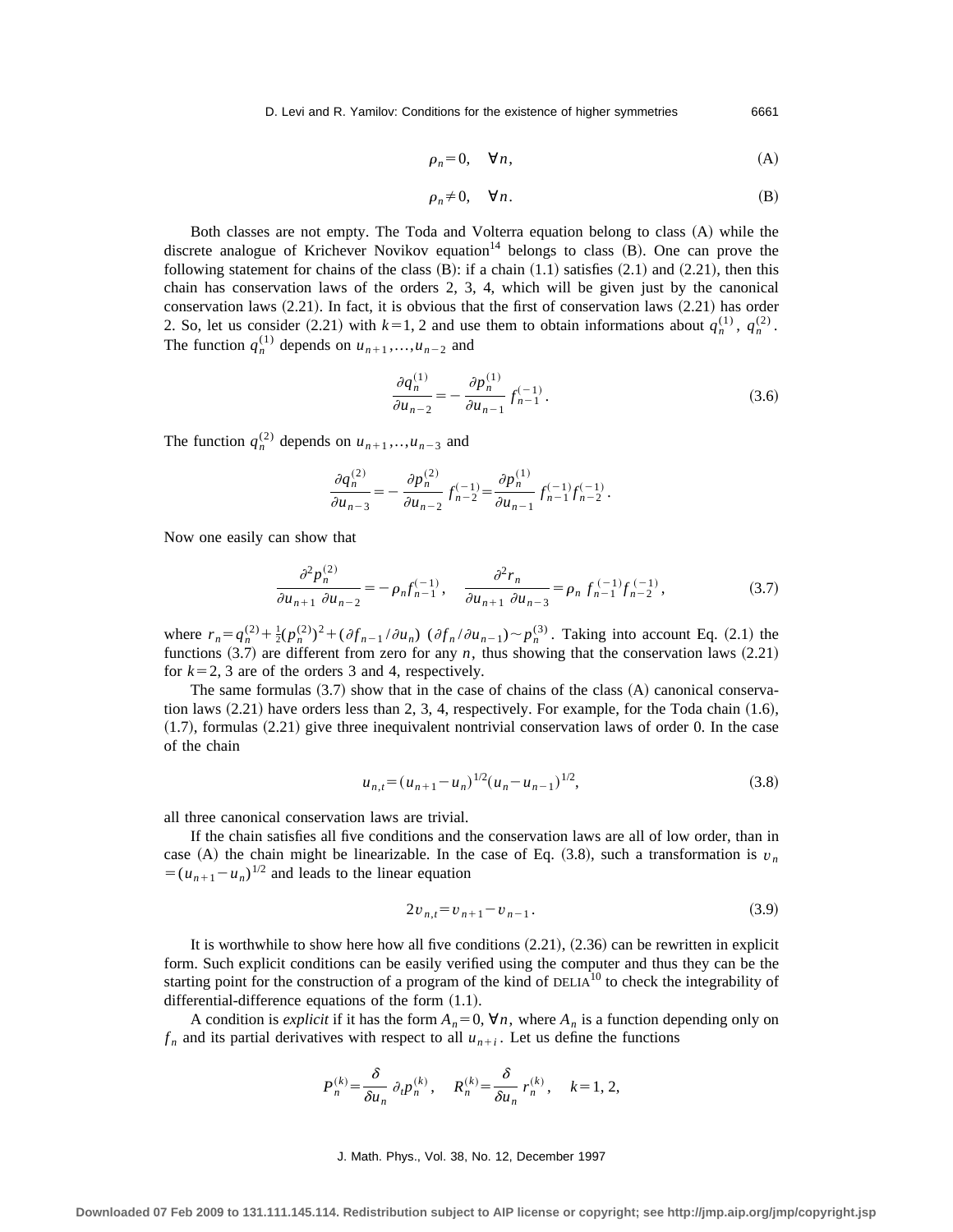and

$$
P_n^{(3)} = \frac{\delta}{\delta u_n} \partial_t p_n^{(3)} - q_n^{(1)} P_n^{(2)}
$$

The five explicit conditions are given by

$$
P_n^{(k)} = 0, \quad R_n^{(l)} = 0, \quad \forall_n, \quad k = 1, 2, 3; \quad l = 1, 2. \tag{3.10}
$$

.

The functions  $p_n^{(1)}$ ,  $r_n^{(1)}$  are already explicit and from them one can derive all partial derivatives  $\partial q_n^{(1)}/\partial u_{n+i}$ ,  $\partial s_n^{(1)}/\partial u_{n+i}$  [see, e.g., (3.6)] and then express  $\partial_t p_n^{(2)}$ ,  $r_n^{(2)}$  in an explicit form. For example, from  $(2.36)$  we have

$$
r_n^{(2)} = \frac{\partial r_{n-1}^{(1)}}{\partial u_n} f_n - \frac{\partial r_n^{(1)}}{\partial u_{n-1}} f_{n-1} + 2 \frac{\partial f_n}{\partial u_n}.
$$

Let us now consider  $P_n^{(3)}$ . On one hand we have

$$
\partial_t p_n^{(3)} = \partial_t \left( q_n^{(2)} + \frac{\partial f_n}{\partial u_{n+1}} \frac{\partial f_{n+1}}{\partial u_n} \right) + \left( q_n^{(1)} + \frac{\partial f_n}{\partial u_n} \right) \partial_t p_n^{(2)}.
$$

Using (2.21) with  $k=2$ , one can find all the partial derivatives of  $q_n^{(2)}$  and consequently get an explicit expression for  $\partial_t q_n^{(2)}$ . Using (2.21) with  $k=1$ , we can obtain not only the functions  $\partial q_{n+i}^{(1)}/\partial u_n$  but also all differences  $q_{n+i}^{(1)}-q_n^{(1)}$ . Consequently, as

$$
\frac{\delta}{\delta u_n} \left( q_n^{(1)} \partial_t p_n^{(2)} \right) - q_n^{(1)} P_n^{(2)} = \sum_i \frac{\partial q_{n+i}^{(1)}}{\partial u_n} \partial_t p_{n+i}^{(2)} + \sum_i \left( q_{n+i}^{(1)} - q_n^{(1)} \right) \frac{\partial}{\partial u_n} \partial_t p_{n+i}^{(2)}, \tag{3.11}
$$

we can easily write down the explicit form of  $P_n^{(3)}$ .

Let us end this discussion by looking into the connection between the symmetries and conservation laws for Eq.  $(1.1)$  and those belonging to the reduced case  $(1.3)$ . For simplicity of exposition we just present the results in the case of periodicity 2, where Eq.  $(1.1)$  reduces to Eq.  $(1.4).$ 

Generalized symmetries and conservation laws for Eq.  $(1.4)$  can be defined in the same way as those for Eq.  $(1.1)$ . For example, a local conservation law of Eq.  $(1.4)$  is of the form

$$
C_{n,t} = \Delta_{n+1} - \Delta_n, \qquad (3.12)
$$

where  $C_n$ ,  $\Delta_n$  are RFs of variables  $u_n^0$ ,  $u_n^1$ ,  $u_{n\pm 1}^0$ ,  $u_{n\pm 1}^1$ ,... Let us consider conservation laws of order *N* for  $N \ge 1$ . For such a conservation law to exist, we need it to be represented by  $C_n$  $\sim h_n(u_n^0, u_n^1, \ldots, u_{n+N}^0, u_{n+N}^1)$ , with

$$
\begin{pmatrix}\n\frac{\partial^2 h_n}{\partial u_n^0 \partial u_{n+N}^0} & \frac{\partial^2 h_n}{\partial u_n^0 \partial u_{n+N}^1} \\
\frac{\partial^2 h_n}{\partial u_n^1 \partial u_{n+N}^0} & \frac{\partial^2 h_n}{\partial u_n^1 \partial u_{n+N}^1}\n\end{pmatrix} \neq 0.
$$

There is the following one-to-one correspondence between Eqs.  $(1.1)$  and the system  $(1.4)$ :  $u_n^0$  $=u_{2n+1}, u_n^1=u_{2n}, f_n^0=f_{2n+1}, f_n^1=f_{2n}.$ 

The same transformation allows one to rewrite the generalized symmetries. Let us see what happens to the conservation laws. If  $p_{n,t} = q_{n+1} - q_n$  is a conservation law of (1.1), then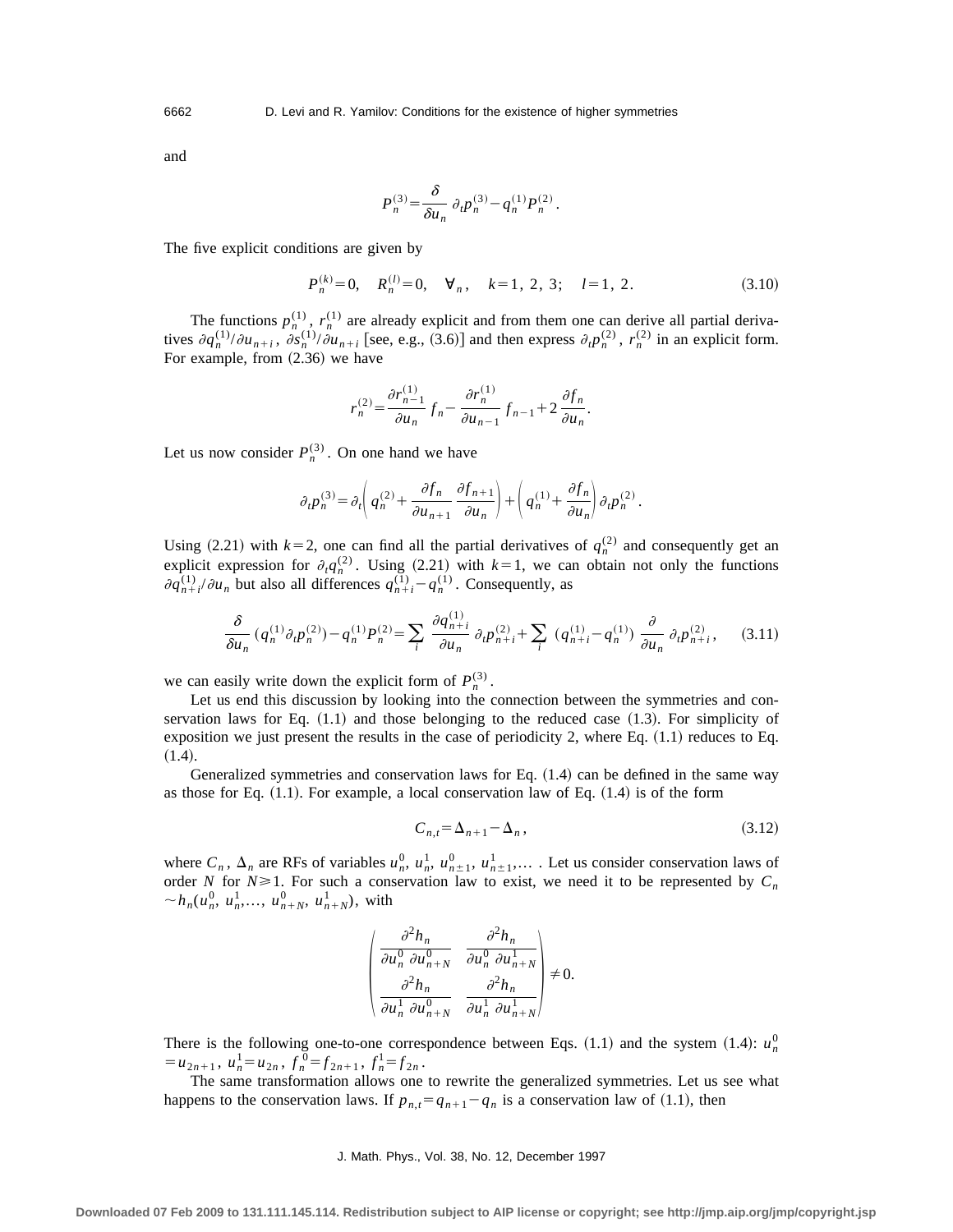$$
C_n = p_{2n+1} + p_{2n}, \quad \Delta_n = q_{2n}, \tag{3.13}
$$

gives a conservation law for  $(1.4)$ . Given the conservation law  $(3.12)$ , we have

$$
\overline{p}_{2n+1} = C_n, \quad \overline{p}_{2n} = 0, \quad \overline{q}_{2n+1} - \overline{q}_{2n} = \Delta_n,
$$
\n(3.14)

and thus equivalent conservation laws are turned into equivalent ones. In fact, if we pass from  $p_n$ and thus equivalent conservation law<br>to  $C_n$  and then back to  $\overline{p}_n$ , we have

$$
\overline{p}_n = P_{n+1}^2 (p_n + p_{n-1}) \sim (P_{n+1}^2 + P_n^2) p_n = p_n.
$$

It can be checked that if we use formulas (3.13), then ord  $C_n \approx 1/2$  ord  $p_n$ ; in the case of transition It can be checked that if we use formulas (3.13), then ord  $C_n \approx 1/2$  ord  $p_n$ ; in the case of transition (3.14), ord  $\bar{p}_n \approx 2$  ord  $C_n$ . For example, the Toda chain (1.6), written in the form (1.4), has conserved densities,

$$
\log u_n^0, \quad u_n^1, \quad 2u_n^0 + (u_n^1)^2, \quad u_n^0(u_{n+1}^1 + u_n^1) + \frac{1}{3}(u_n^1)^3,
$$

while in the form  $(1.17)$  the conserved densities are

$$
P_{n+1} \log u_n
$$
,  $P_n u_n$ ,  $2P_{n+1} u_n + P_n u_n^2$ ,  $u_{n+1} u_n + \frac{1}{3} P_n u_n^3$ .

# **IV. APPLICATIONS**

In the following we will find out about the integrability of differential difference equations of the form  $(1.1)$  by going through all examples considered in the Introduction, following the enumeration given there.

 $(1)$  In the case  $(1.10)$  the first canonical conservation law  $(2.18)$  implies that

$$
\partial_t \log \beta_n \sim 0,\tag{4.1}
$$

i.e.,

$$
\beta'_n(u_{n+1} - u_{n-1}) \sim \beta'_n u_{n+1} - \beta'_{n+1} u_n \sim 0. \tag{4.2}
$$

So  $\beta_n''$  must be an *n*-independent constant:

$$
\beta_n = A u_n^2 + B_n u_n + C_n. \tag{4.3}
$$

Inserting this result into  $(4.2)$ , we get that

$$
(B_{n-1}-B_{n+1})u_n \sim 0
$$
, i.e.  $B_n = B + (-1)^n \widetilde{B}$ ,

and thus the first canonical conservation law gives

$$
q_n^{(1)} = 2Au_nu_{n-1} + B(u_n + u_{n-1}) - \widetilde{B} [(-1)^n u_n + (-1)^{n-1} u_{n-1}].
$$
\n(4.4)

Introducing  $(1.10)$  and  $(4.4)$  into the second canonical conservation law, we get, after a straightforward but lengthy calculation, that

$$
p_{n,t}^{(2)} \sim (C_{n-1} - C_{n+1}) (Au_n^2 + B_n u_n).
$$

It follows, in particular, that if  $A \neq 0$ , then

$$
C_n = C + (-1)^n \widetilde{C}.\tag{4.5}
$$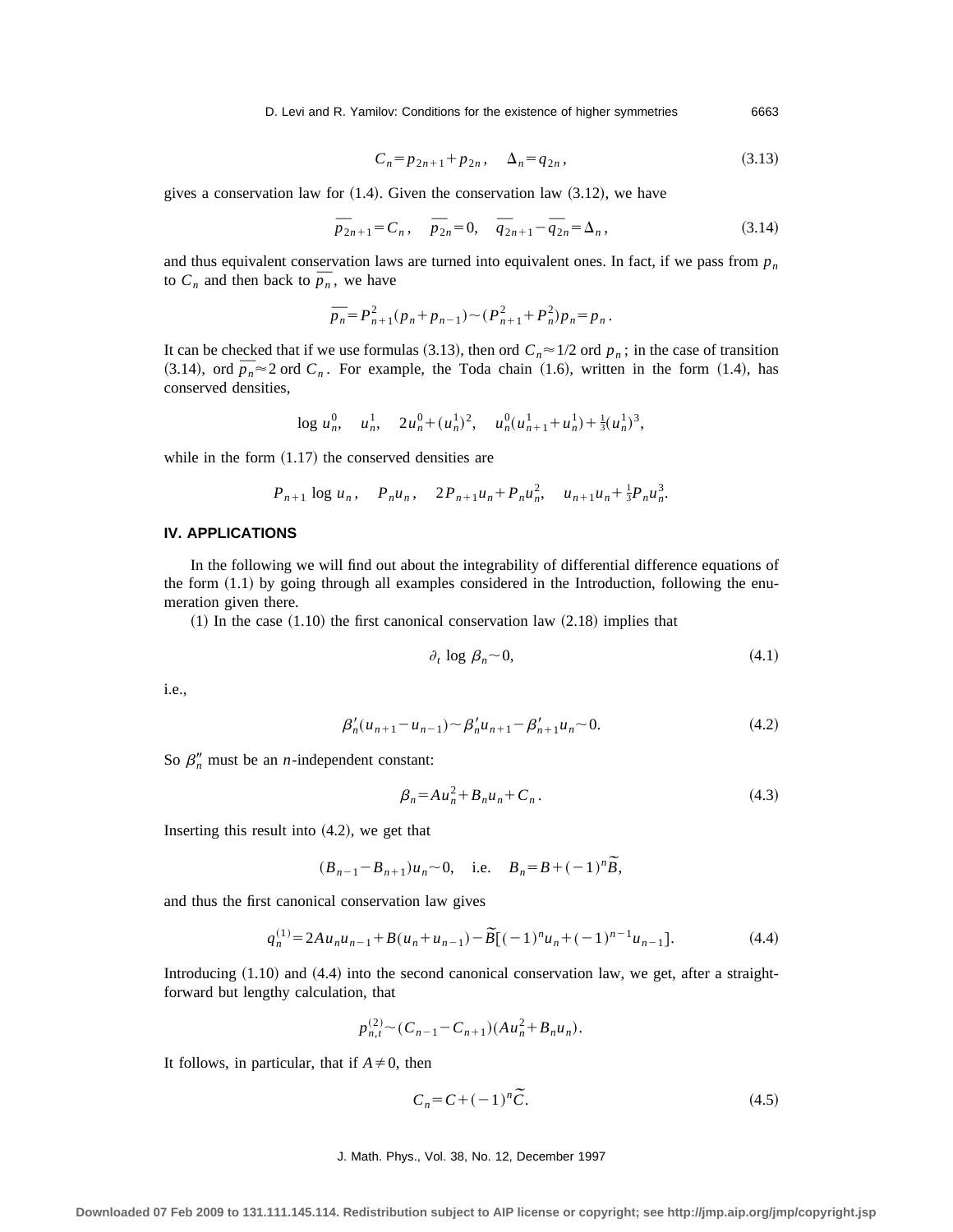Using the last canonical conservation law, one can prove that  $C_n$  must have always the form (4.5), and thus the most general chain of the form  $(1.10)$  that satisfies all five conditions is

$$
u_{n,t} = [Au_n^2 + (B + (-1)^n \widetilde{B})u_n + C + (-1)^n \widetilde{C}](u_{n+1} - u_{n-1}),
$$
\n(4.6)

which depends on five arbitrary complex constants.

By obvious point transformations, we can reduce any nonlinear chain of the form  $(4.6)$  to one of the following chains: the Toda chain  $(1.7)$ , or

$$
u_{n,t} = u_n (u_{n+1} - u_{n-1}),
$$
\n(4.7)

the Volterra equation, or

$$
u_{n,t} = (C_n - u_n^2)(u_{n+1} - u_{n-1}),
$$
\n(4.8)

where

$$
C_n=1
$$
 or  $C_n=0$  or  $C_n=P_{n+1}^2$ , (4.9)

corresponding to three modifications of the Volterra equation. Unlike the discrete version of the Krichever–Novikov equation  $(1.21)$ ,  $(1.22)$ , all the chains  $(4.7)$ – $(4.9)$  can be reduced to the Toda chain by Miura transformations. For example, in the case of the Volterra equation, we have the transformation

$$
\widetilde{u}_n = P_{n+1}^2 u_{n+1} u_n + P_n^2 (u_{n+1} + u_n),\tag{4.10}
$$

which brings any solution  $u_n$  of the Volterra equation into a solution  $\tilde{u}_n$  of the Toda chain. Transformations of the modified Volterra equations  $(4.8)$ ,  $(4.9)$  into the Volterra equation are given by the formula

$$
\widetilde{u_n} = (C_n + u_n)(C_{n+1} - u_{n+1}).
$$
\n(4.11)

Consequently, due to transformations  $(4.10)$ ,  $(4.11)$ , together with point transformations, any nonlinear chain of the form  $(4.7)$ – $(4.9)$  possesses local conservation laws of an arbitrary high order. This means, in particular, that the chains  $(4.7)$ – $(4.9)$  satisfy not only classifying conditions  $(2.21)$ ,  $(2.36)$  but also all other conditions of higher order we could derive using approximate symmetries and conserved densities.

 $(2)$  We now classify chains of the form  $(1.11)$ . Equation  $(2.1)$  reduces to the following conditions:

$$
\frac{\partial f_n}{\partial u_{n+1}} = P_{n+1}^2 e^{u_{n+1}} (g_n + g'_n) + P_n^2 \lambda_n \neq 0,
$$
\n(4.12)

$$
-\frac{\partial f_n}{\partial u_{n-1}} = P_{n+1}^2 e^{u_{n+1}} g_n' + P_n^2 \lambda_n \neq 0.
$$
 (4.13)

This means, in particular, that  $\lambda_n \neq 0$  for even *n*. As  $\lambda_n$  do not exist in our equation for *n* odd, we can take them arbitrary for *n* odd and then assume that  $\lambda_n \neq 0$  for all *n*. Analogously, we have to require that  $g'_n \neq 0$ ,  $g_n + g'_n \neq 0$  for all *n*. We can then formulate the following theorem.

**Theorem:** A chain of the form  $(1.11)$  satisfies the classifying conditions  $(2.21)$ ,  $(2.36)$  iff it is **related** by a point transformation of the form  $\tilde{u}_n = \alpha_n u_n + \beta_n$  to one of two following chains:

$$
u_{n,t} = P_{n+1}^2 (\exp u_{n+1} - \exp u_{n-1}) + P_n^2 (u_{n+1} - u_{n-1}),
$$
\n(4.14a)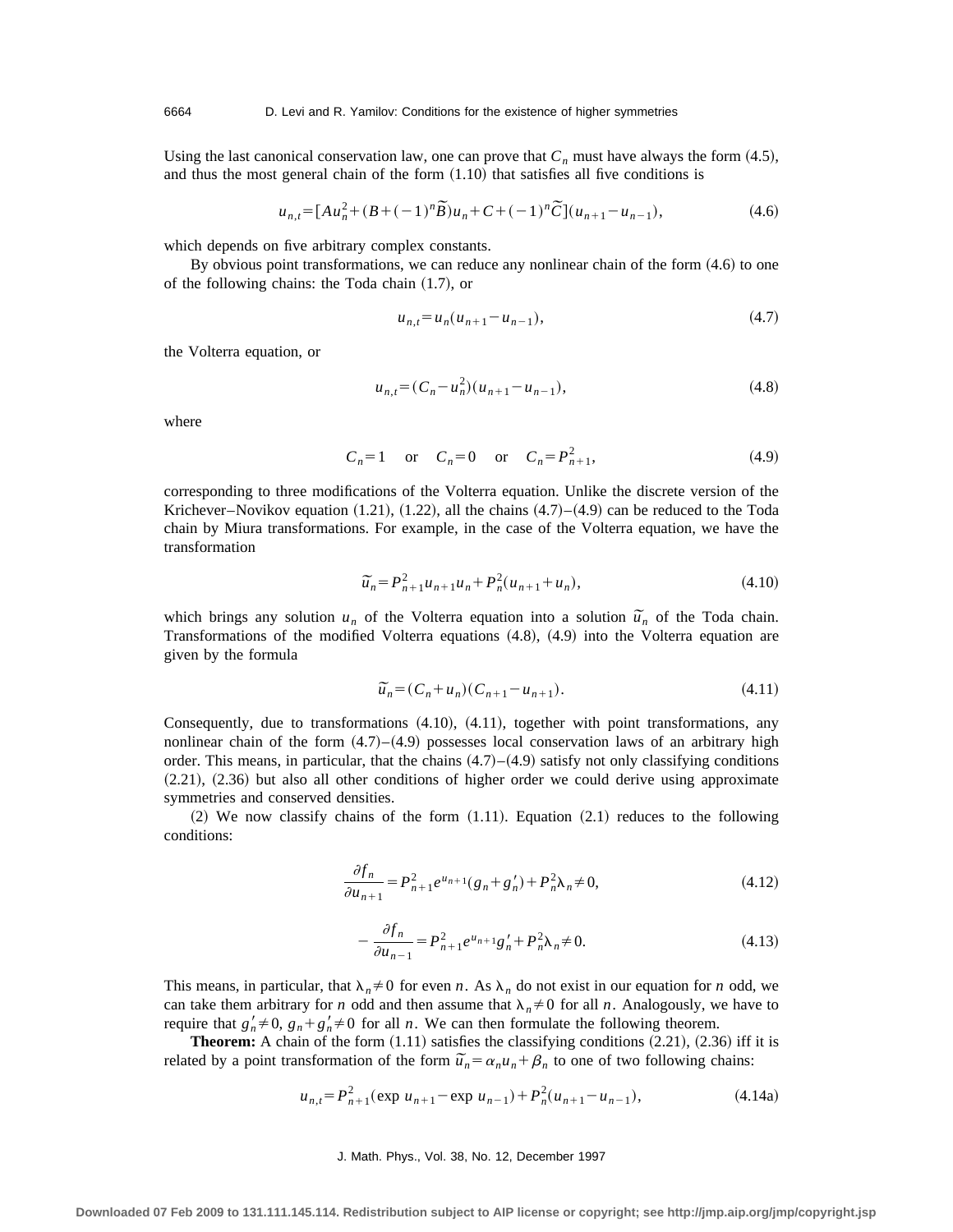$$
u_{n,t} = P_{n+1}^2 \exp\left(\frac{u_{n+1} - u_{n-1}}{a_n}\right) + P_n^2 a_{n+1} a_{n-1} (u_{n+1} - u_{n-1}),
$$
\n(4.14b)

with  $a_n = \alpha n + \beta$ , where  $\alpha$  and  $\beta$  are arbitrary constants.

To prove this theorem we consider at first the conditions  $(2.36)$ . As we have  $(3.4)$ ,

$$
p_n^{(1)} = \log \frac{\partial f_n}{\partial u_{n+1}} = P_{n+1}^2 (u_{n+1} + \log(g_n + g'_n)) + P_n^2 \log \lambda_n, \tag{4.15}
$$

$$
\widetilde{p}_n^{(1)} = \log \left( -\frac{\partial f_n}{\partial u_{n-1}} \right) = P_{n+1}^2 (u_{n+1} + \log g_n') + P_n^2 \log \lambda_n, \tag{4.16}
$$

then

$$
r_n^{(1)} = P_{n+1}^2 H_n
$$
,  $H_n = \log(g_n + g'_n) - \log g'_n$ .

Hence

$$
P_{n+1}^2 H_n'' = 0, \quad \text{i.e., } P_{n+1}^2 H_n = a_n v_n + b_n, \tag{4.17}
$$

where  $v_n = u_{n+1} - u_{n-1}$ , and  $a_n$ ,  $b_n$  are some *n*-dependent constants. Consequently, we must have  $a_{n-1} = a_{n+1}$  for all *n*. As  $a_{2k} = 0$  [see (4.17)], and  $a_{2k-1} = a_{2k+1}$ , we have that

$$
a_n = P_{n+1}^2 a,\tag{4.18}
$$

where *a* is a pure constant. So, the condition  $r_n^{(1)} \sim 0$  implies (4.17) and (4.18). We find, moreover, that

$$
s_n^{(1)} = c_n + (D-1)(aP_{n+1}^2 u_{n-1}) \sim 2aP_n^2 u_n,
$$

and as in this case  $\partial f_n / \partial u_n = 0$ , then  $r_n^{(2)} = \partial_t s_n^{(1)}$ . Consequently,

$$
r_n^{(2)} \sim 2aP_n^2 f_n = 2aP_n^2 \lambda_n u_n \sim 2aP_{n+1}^2 (\lambda_{n-1} - \lambda_{n+1})u_n,
$$

and the last condition gives, for all *n*,

$$
aP_{n+1}^{2}(\lambda_{n-1}-\lambda_{n+1})=0.\t\t(4.19)
$$

Let us pass over to the first canonical conservation law. It follows from  $(3.4)$  that this condition is Let us pass over to the first canonical conservation law. It follows from (5.4) that this conceptivalent to the condition  $\partial_t \tilde{p}_n^{(1)} \sim 0$ . Since  $\tilde{p}_n^{(1)} \sim P_n^2 u_n + P_{n+1}^2 \log g_n^{\prime}$  [see (4.16)], then

$$
\partial_t \widetilde{p}_n^{(1)} \sim P_n^2 f_n + P_{n+1}^2 (\log g_n')'(f_{n+1} - f_{n-1})
$$
  
 
$$
\sim P_n^2 \lambda_n v_n + P_{n+1}^2 \lambda_{n+1} v_{n+1} (\log g_n')' + P_n^2 \lambda_n v_n (\log g_{n+1}')'.
$$

Applying the operator  $\frac{\partial^2}{\partial u_{n+2}} \frac{\partial u_{n-1}}{\partial u_{n-1}}$  to it, we obtain

$$
P_{n+1}^{2} \lambda_{n+1} (\log g_{n}')'' - P_{n}^{2} \lambda_{n} (\log g_{n+1}')'' = 0,
$$

which means that for all *n* we must have

$$
P_{n+1}^{2}(\log g_{n}')''=0, \quad \text{i.e.} \quad P_{n+1}^{2}\log g_{n}'=c_{n}v_{n}+d_{n}, \tag{4.20}
$$

where  $c_n$ ,  $d_n$  are some *n*-dependent constants.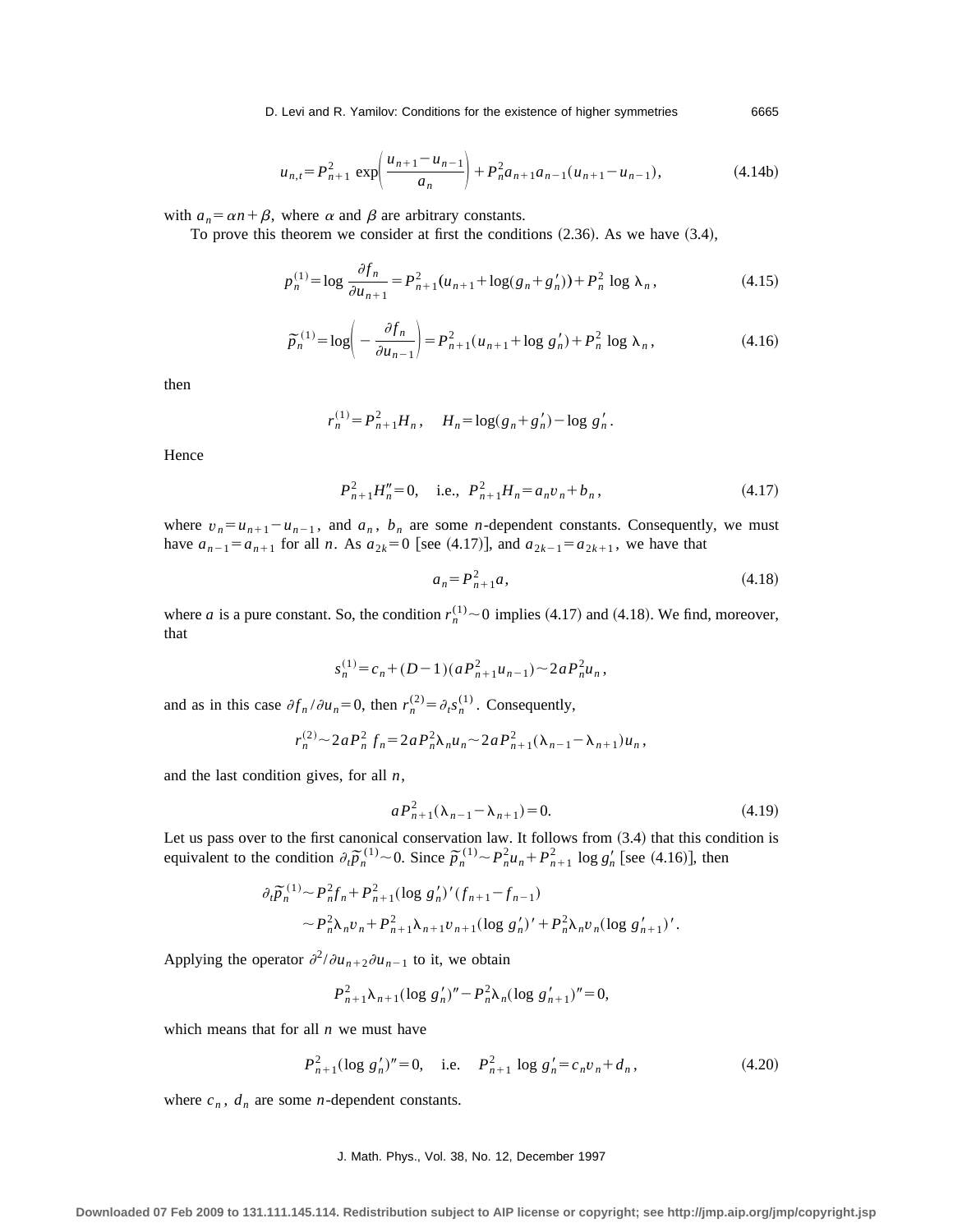By comparing (4.17) and (4.20) we obtain an explicit formula for  $g_n$ . As for any function  $\theta_n$ the formula  $P_{n+1}^2 \exp(P_{n+1}^2 \theta_n) = P_{n+1}^2 \exp(\theta_n)$  is valid:

$$
P_{n+1}^{2}g'_{n} = P_{n+1}^{2} \exp(\log g'_{n}) = P_{n+1}^{2} \exp(P_{n+1}^{2} \log g'_{n}),
$$

and consequently from Eq.  $(4.20)$  we get

$$
P_{n+1}^{2}g'_{n} = P_{n+1}^{2} \exp(c_{n}v_{n} + d_{n}).
$$
\n(4.21)

Using  $(4.17)$  we are led to the following formula for  $g_n$ :

$$
P_{n+1}^2 g_n = P_{n+1}^2 \exp((a+c_n)v_n + b_n + d_n) - P_{n+1}^2 \exp(c_n v_n + d_n).
$$
 (4.22)

Moreover, the consistency between  $(4.21)$  and  $(4.22)$  implies that we must have

$$
P_{n+1}^{2}(1+c_{n})=P_{n+1}^{2}(a+c_{n})\exp(av_{n}+b_{n}),
$$

from which it follows that

$$
a(a-1)=0, \t(4.23)
$$

$$
P_{n+1}^2(1+c_n)a=0.\t\t(4.24)
$$

Condition (4.23) implies that either  $a=1$  or  $a=0$ . Let us, at first, consider the case  $a=1$ . Condition (4.24) gives  $\overline{P}_{n+1}^2 c_n = -P_{n+1}^2$ , and then it follows from (4.19) that  $\lambda_{2k} = \lambda_{2k-2} = \lambda$ , where  $\lambda$  is a constant different from zero. Taking into account formula (4.22), we get that the obtained chain is of the form

$$
u_{n,t} = P_{n+1}^2 (\exp(u_{n+1} + \alpha_n) - \exp(u_{n-1} + \beta_n)) + (u_{n+1} - u_{n-1}) P_n^2 \lambda,
$$

where  $\alpha_n$ ,  $\beta_n$  are some *n*-dependent constants.

This chain can be further simplified, using simple point transformations. If we apply first the transformation  $\tilde{u}_n = (P_{n+1}^2 \lambda + P_n^2) u_n$  and then  $\tilde{u}_n = u_n + P_n^2 \alpha_{n-1}$ , we can reduce it to the form

$$
u_{n,t} = P_{n+1}^2 \left( \exp(u_{n+1} - \exp(u_{n-1} + \gamma_n)) + (u_{n+1} - u_{n-1}) P_n^2 \right)
$$

where  $\gamma_n$  are some *n*-dependent constants. Moreover, we have

$$
\partial_t p_n^{(2)} \sim 2P_n^2 \exp(u_n)(1 - \exp \gamma_{n+1}).
$$

As  $P_{n+1}^2$  exp  $\gamma_n = P_{n+1}^2$  for all *n*, the chain takes the form (4.14a). There are no problems to check that all the five classifying conditions are satisfied for  $(4.14a)$ . Let us consider now the case  $a=0$ . It follows from  $(4.22)$  that

$$
P_{n+1}^{2}g_{n} = P_{n+1}^{2} \exp(c_{n}v_{n} + d_{n})(\exp b_{n} - 1),
$$

so that the function  $\exp b_n - 1$  cannot be zero for odd *n*, as  $g_n \neq 0$ . This means we can redefine  $d_n$ so that  $(1.11)$  takes the form

$$
u_{n,t} = P_{n+1}^2 \exp[(1+c_n)u_{n+1} - c_n u_{n-1} + d_n] + (u_{n+1} - u_{n-1})P_n^2 \lambda_n.
$$
 (4.25)

Let us notice that  $1+c_n$  and  $c_n$  are different from zero for all *n*, as (2.1) must be valid.

As in the previous case, the chain  $(4.25)$  can be simplified, using point transformations of the As in the previous case, the chain (4.25) can be sin<br>form  $\tilde{u}_n = \alpha_n u_n + \beta_n$ , and we get the following chain: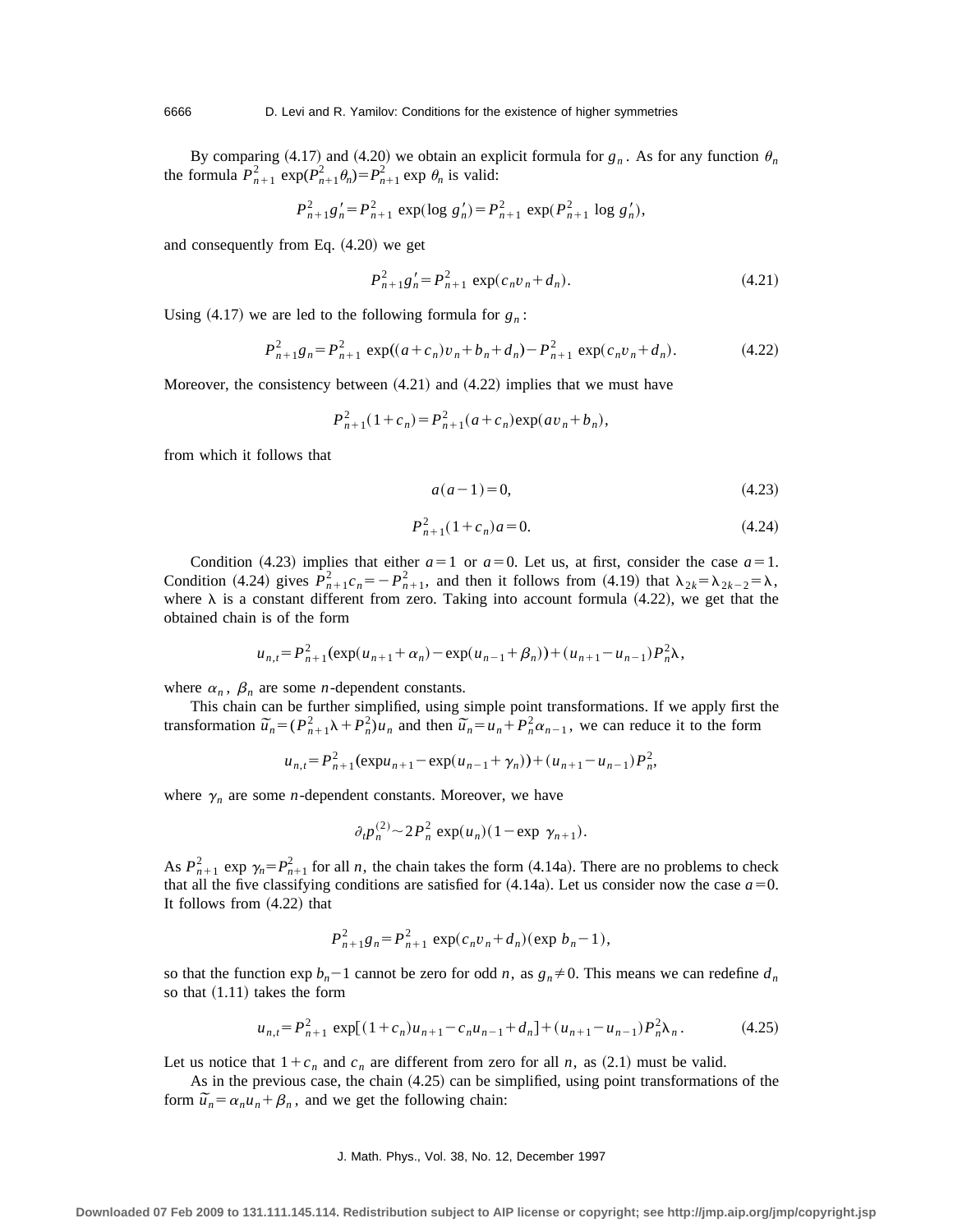$$
u_{n,t} = f_n = P_{n+1}^2 \exp \frac{v_n}{a_n} + P_n^2 b_n v_n, \qquad (4.26)
$$

where  $v_n = u_{n+1} - u_{n-1}$  and  $a_n$ ,  $b_n$  are some *n*-dependent constants different from zero for any *n*.

To fix  $a_n$  and  $b_n$  we will use two of the conditions  $(2.21)$  that will give us two other constraints. It is easy to see that  $p_n^{(1)} = P_{n+1}^2 (v_n/a_n) + \delta_n$ , and then

$$
\partial_t p_n^{(1)} \sim u_n P_{n+1}^2(B_{n-1} - B_{n+1}), \quad B_n = b_n \left( \frac{1}{a_{n-1}} - \frac{1}{a_{n+1}} \right),
$$

from which it follows that

$$
P_{n+1}^2(B_{n-1} - B_{n+1}) = 0. \tag{4.27}
$$

Now

$$
q_n^{(1)} = \text{const} + P_n^2 \frac{b_n}{a_{n-1}} v_n + P_{n+1}^2 \frac{b_{n-1}}{a_n} v_{n-1} + P_{n+1}^2 B_{n-1} u_n + P_n^2 B_n u_{n-1} \sim 2 u_n P_{n+1}^2 A_n,
$$
  

$$
A_n = \frac{b_{n-1}}{a_{n-2}} - \frac{b_{n+1}}{a_{n+2}},
$$

and thus

$$
\partial_t p_n^{(2)} \sim 2P_{n+1}^2 A_n \exp \frac{v_n}{a_n}.
$$

So we get the second constraint:

$$
P_{n+1}^2 A_n = 0. \tag{4.28}
$$

Introducing  $\widetilde{b}_n$  such that  $b_n = \widetilde{b}_n a_{n+1} a_{n-1}$ , we obtain from (4.28) that  $P_n^2 \widetilde{b}_n = P_n^2 b$ , where *b* is a constant different from zero. Therefore

$$
P_n^2 b_n = b P_n^2 a_{n+1} a_{n-1}.
$$
\n(4.29)

Taking into account  $(4.27)$  and using  $(4.29)$ , we obtain

$$
P_{n+1}^2(a_{n+2} - 2a_n + a_{n-2}) = 0.
$$

From this it follows that, for *n* odd,  $a_n$  will have the form

$$
a_{2k-1} = c(2k-1) + d,
$$

where *c*, *d* are constants. As our chain  $(4.26)$  does not contain any  $a_n$  with even *n*, we can set  $a_n = cn + d$  for all *n*.

The chain  $(4.26)$  with  $b_n$  satisfying  $(4.29)$  has the form

$$
u_{n,t} = P_{n+1}^2 \exp \frac{v_n}{a_n} + b P_n^2 a_{n+1} a_{n-1} v_n,
$$

i.e. coincides with  $(4.14b)$  up to the constant *b*. This constant, however, can be easily removed, using an obvious point transformation.

If we go over to the class  $(1.12)$ , we see that in case  $(4.14a)$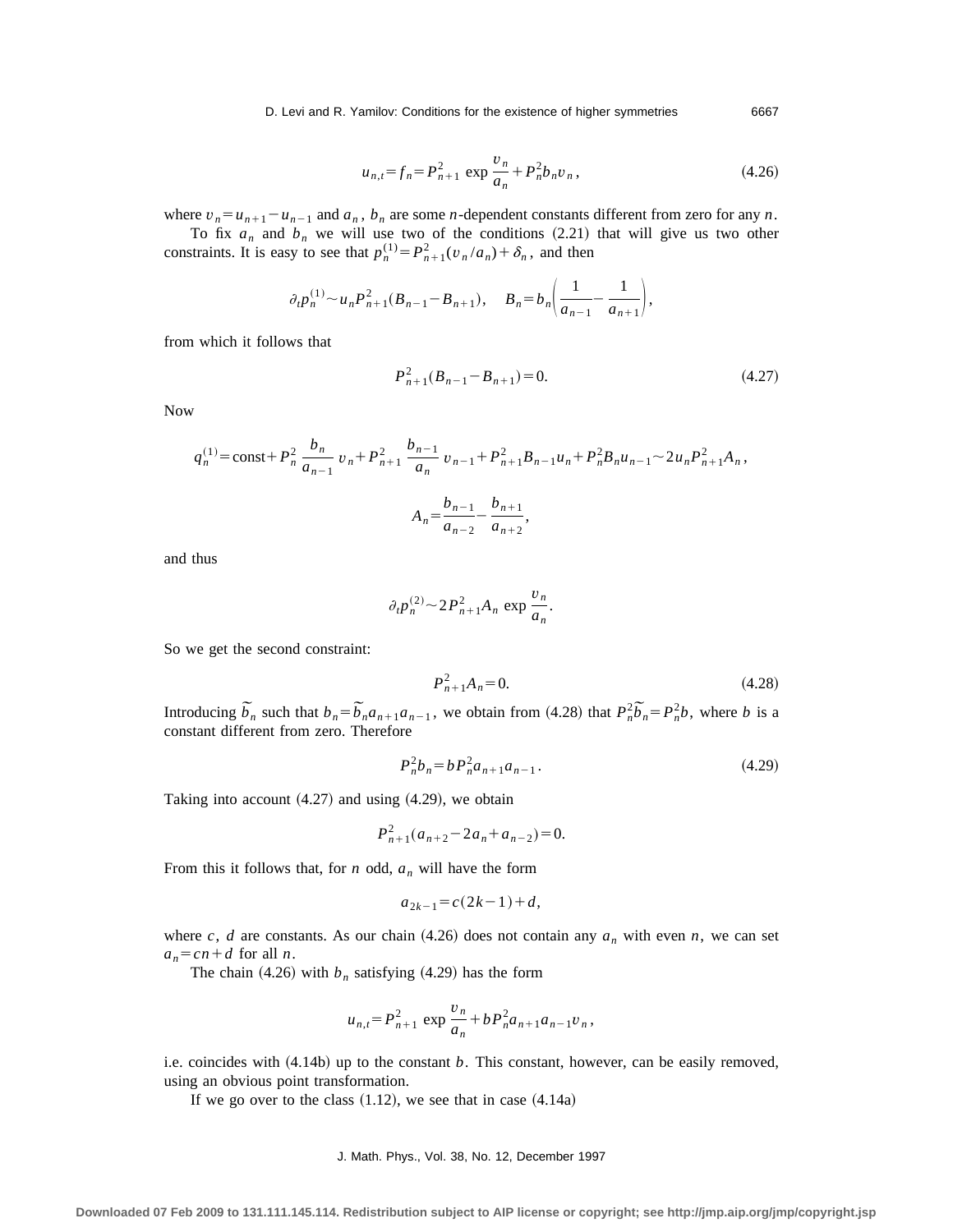$$
\epsilon_k = 1
$$
,  $G_k = 1 - \exp((v_k - v_{k-1}) - (v_{k+1} - v_k))$ ,

and this is nothing but the Toda model  $(1.6)$  for the function  $v_k$ . The chain  $(4.14b)$  is a new example of integrable (and *n*-dependent) equation. In this case, the chain equation can be rewritten as, setting for semplicity,  $c_k = a_{2k-1}$ )

$$
v_{k,tt} = \exp[c_{k+1}(v_{k+1} - v_k) - c_{k-1}(v_k - v_{k-1})]. \tag{4.30}
$$

It belongs to the class  $(1.12)$ , as

$$
G_k(\zeta_k) = \exp(\delta_k \zeta_k), \quad \delta_k = c_{k-1} \epsilon_k, \quad c_{k+1} \epsilon_{k+1} - c_{k-1} \epsilon_k = 1.
$$

As  $c_k$  is linear in  $k$ , Eq.  $(4.30)$  can be written as

$$
v_{k,tt} = \exp(c_{k+1}v_{k+1} - 2c_k v_k + c_{k-1}v_{k-1}),
$$

and by an obvious point transformation, we can remove the  $c_k$  and will have the potential Toda equation:

$$
v_{k,tt} = \exp(v_{k+1} - 2v_k + v_{k-1}),
$$
\n(4.31)

which reduces to the Toda by the following transformation:

$$
\widetilde{v_k} = v_{k+1} - v_k.
$$

This implies that Eq.  $(4.30)$  is completely integrable.

 $(3)$  In the case of the classification problem  $(1.14)$  we present here just the final results. If integrability conditions  $(2.21)$ ,  $(2.36)$  are satisfied for a chain of the form  $(1.14)$ , then such a chain, Integrability conditions (2.21), (2.36) are satisfied for a chain of the form (1.14), then<br>up to a point transformation of the form  $\tilde{u}_n = a u_n + b_n$ ,  $\tilde{t} = ct$ , must have the form

$$
u_{n,t} = P_{n+1}^2 \left( \exp\left(\frac{v_n}{a_n}\right) + \frac{\lambda_n}{a_n} \right) + P_n^2 a_{n+1} a_{n-1} v_n, \tag{4.32a}
$$

where

$$
v_n = u_{n+1} - u_{n-1},\tag{4.32b}
$$

$$
a_n = \alpha n + \beta \neq 0, \quad \forall n, \quad \lambda_n = \gamma n + \delta. \tag{4.32c}
$$

It turns out that there exists a complicated and not obvious transformation:

$$
\widetilde{u}_n = P_{n+1}^2 \epsilon_n \exp\left(\frac{v_n}{\epsilon_n}\right) + P_n^2(\epsilon_{n+1}u_{n+1} - \epsilon_{n-1}u_{n-1} - 2\gamma t), \tag{4.33}
$$

which turns  $(4.32)$  into the polynomial Toda chain  $(1.7)$ . This shows that  $(4.32)$  is integrable. Two of its three canonical conservation laws are nontrivial. More precisely,

$$
p_n^{(1)} \sim 2 \alpha \rho_n^{(1)}, \quad \rho_n^{(1)} = \frac{P_n^2}{a_{n+1} a_{n-1}} u_n, \quad p_n^{(2)} \sim 0,
$$
  

$$
p_n^{(3)} \sim \rho_n^{(2)} = 2P_{n+1}^2 a_n \exp\left(\frac{v_n}{\epsilon_n}\right) + P_n^2 (a_{n+1} u_{n+1} - a_{n-1} u_{n-1})^2,
$$

where  $\rho_n^{(1)}$  and  $\rho_n^{(2)}$  are densities of conservation laws of the orders 0 and 2.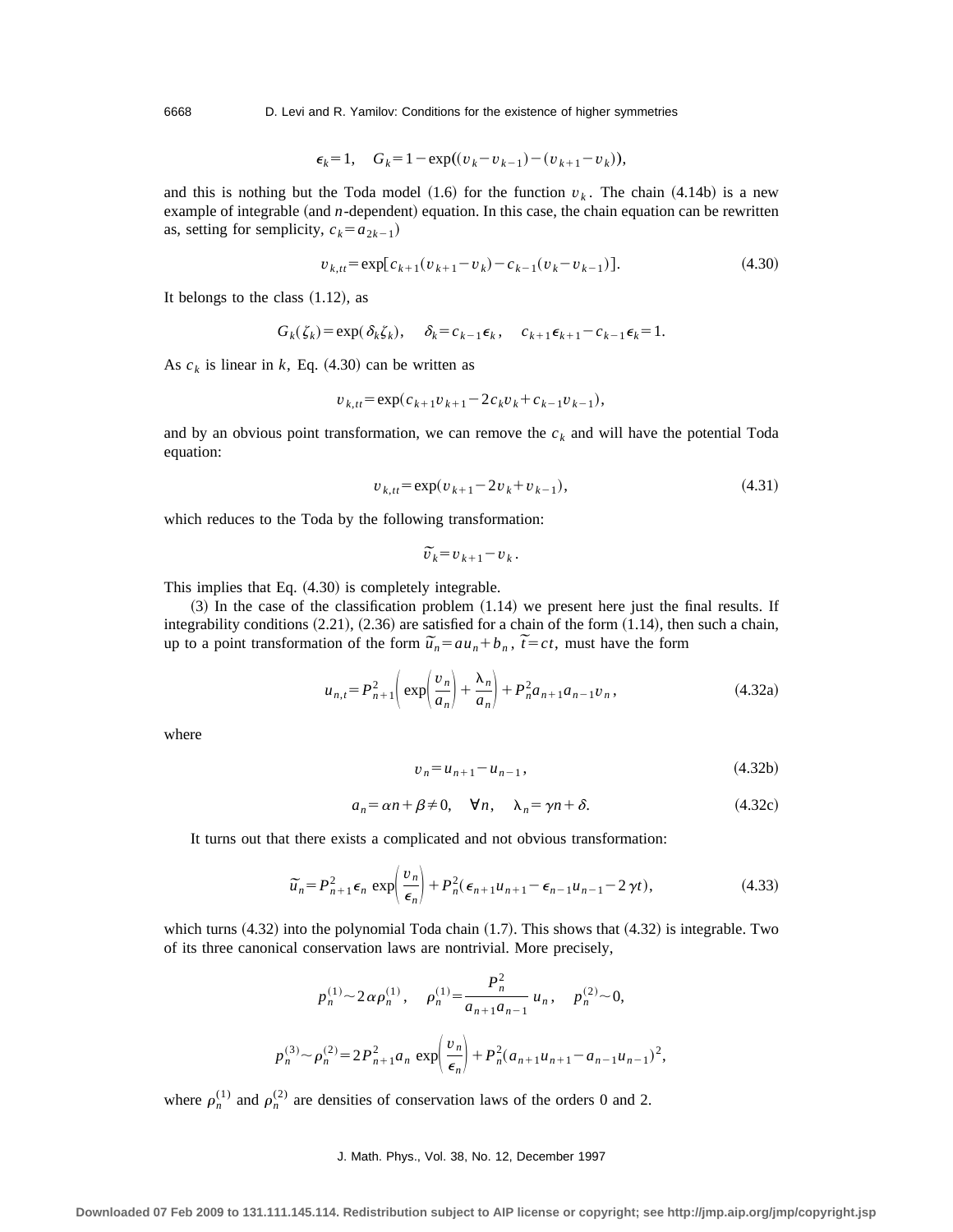The chain  $(4.32)$  depends essentially on the spatial variable *n*, as point transformations do not allow us to remove this dependence. This dependence is nonlinear (unlike local master symmetries $^{15}$ ).

Local conservation laws of  $(4.32)$  are constructed using the transformation  $(4.33)$ , which is of Local conservation laws of (4.52) are constructed using the transformation (4.55), which is on<br>the form  $\tilde{u}_n = \psi_n(u_{n+1}, u_{n-1})$ . If  $p_{n,t} = (D-1)q_n$  is of (1.7), via (4.33) we obtain a local conservation law of  $(4.32)$ . As a result, we have local conservation laws of  $(4.32)$  of orders  $m \ge 3$  (we already have written down two local conservation laws of the orders  $0$  and  $2$ ). Indeed, let us consider a conserved density of  $(1.7)$  of order *M*,

$$
p_n = p_n(u_{n+i},...,u_{n+j}), \quad i - j = M \ge 1,
$$

where  $\partial^2 p_n / \partial u_{n+i} \partial u_{n+j} \neq 0$  for at least some *n*. Using (4.33), we are led to the conserved density,

$$
\hat{p}_n(u_{n+i+1},...,u_{n+j-1}) = p_n(\psi_{n+i},..., \psi_{n+j}),
$$

of (4.32). It is easy to see that, if  $M \ge 1$ , then

$$
\frac{\partial^2 \hat{p}_n}{\partial u_{n+i+1} \partial u_{n+j-1}} = \frac{\partial^2 p_n}{\partial \psi_{n+i} \partial \psi_{n+j}} \frac{\partial \psi_{n+i}}{\partial u_{n+i+1} \partial u_{n+j-1}} \neq 0, \quad \forall n.
$$

Then the local conservation law of (4.32) is of the order  $m=M+2$ . So, the new chain (4.32) has local conservation laws of an arbitrary high order. In general, these local conservation laws depend on the time *t*. If  $\gamma=0$ , the transformation (4.33) does not depend on *t* but, however, still depends on *n*.

Let us rewrite Eq.  $(4.32)$  as a dynamical system. If we introduce

$$
\widetilde{u_k} = u_{2k} + (\alpha \delta - \beta \gamma) t^2,
$$

and denote  $c_k = a_{2k-1}$ , we are led to an integrable (in the sense that we can construct solutions) lattice equation of the form  $(1.17)$ 

$$
\frac{u_{k,tt}}{c_{k+1}c_k} = \exp\frac{u_{k+1} - u_k}{c_{k+1}} - \exp\frac{u_k - u_{k-1}}{c_k}, \quad c_k = ak + b \neq 0, \quad \forall k.
$$
 (4.34)

Equation  $(4.34)$  can be reduced directly to the potential Toda equation  $(4.31)$  by the following transformation:

$$
\frac{u_k}{c_k c_{k+1}} = (D-1) \left( \frac{v_k}{c_k} + \lambda_k \right).
$$

Such a transformation is not invertible and transform point symmetries in potential symmetries  $(i.e., it does not provide local conservation law).$  One can see that the chain  $(4.34)$  is a direct and very close generalization of the exponential Toda model. Surely it has physical applications and, in any case, this chain seems interesting in itself.

Let us now consider the following generalization of the discrete analog of the Krichever– Novikov equation  $(1.21)$ ,  $(1.22)$ , obtained by introducing into Eq.  $(1.22)$  arbitrary *n*-dependent coefficients, i.e.

$$
p_n = \alpha_n u_n^2 + 2\beta_n u_n + \gamma_n, \qquad (4.35a)
$$

$$
q_n = \widetilde{\beta}_n u_n^2 + \lambda_n u_n + \widetilde{\delta}_n, \qquad (4.35b)
$$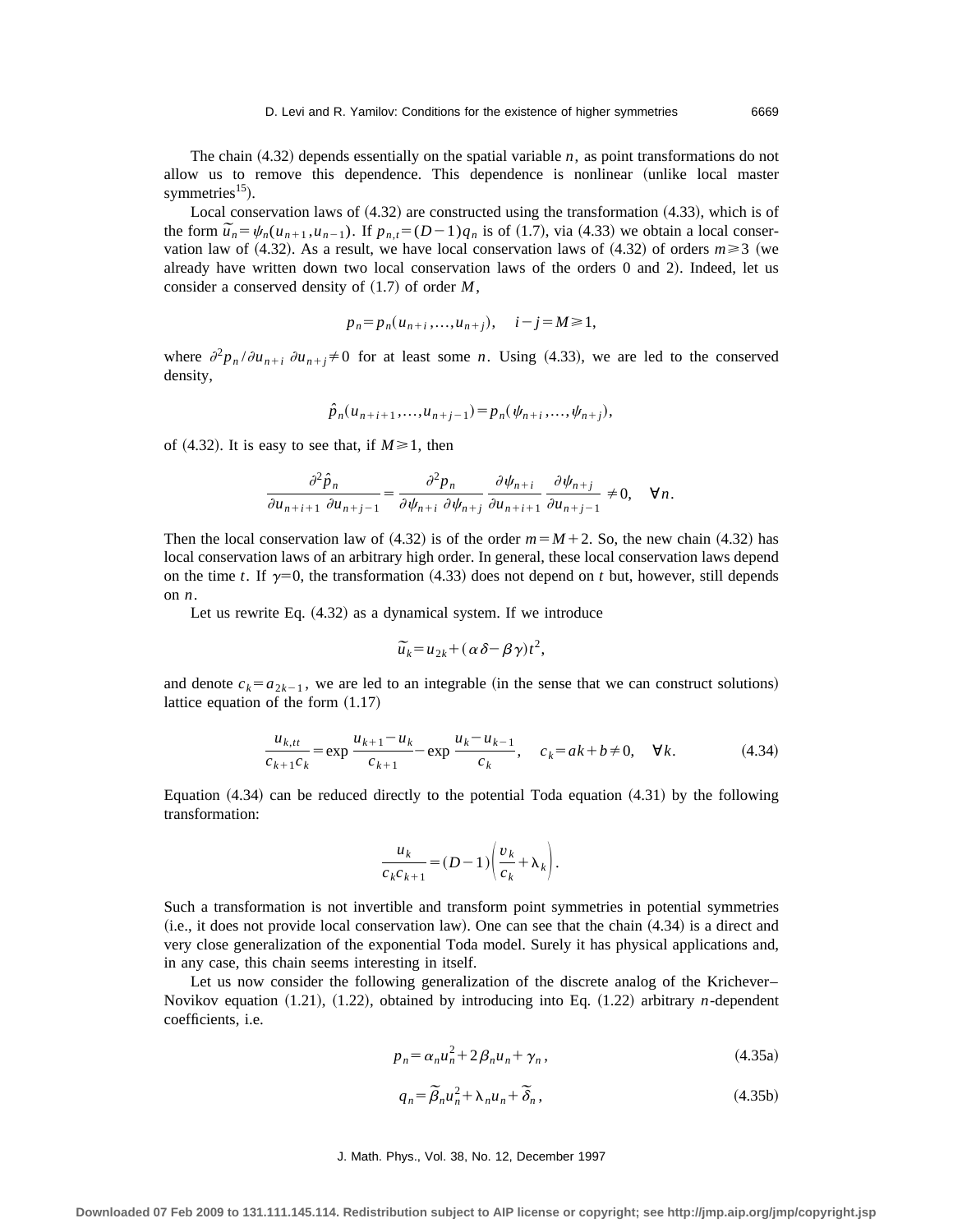$$
r_n = \tilde{\gamma}_n u_n^2 + 2 \delta_n u_n + \omega_n. \tag{4.35c}
$$

Let us define  $f_n$ , the rhs of  $(1.21)$ , as

$$
f_n = \frac{Q_n}{v_n} - \frac{1}{2} \frac{\partial Q_n}{\partial u_{n+1}} = \frac{\widetilde{Q}_{n-1}}{v_n} + \frac{1}{2} \frac{\partial \widetilde{Q}_{n-1}}{\partial u_{n-1}},
$$

where  $v_n = u_{n+1} - u_{n-1}$  is the denominator of (1.21), and

$$
Q_n = u_{n+1}^2 p_n + 2u_{n+1}q_n + r_n, \quad \widetilde{Q}_n = p_{n+1}u_n^2 + 2q_{n+1}u_n + r_{n+1}.
$$

One can easily prove that

$$
\partial_t p_n^{(1)} \sim 2 \frac{Q_n - \widetilde{Q}_n}{v_{n+1} v_n} + h_n(u_{n+1}, u_n, u_{n-1}) \sim 0,
$$

and consequently

$$
Q_n = \widetilde{Q}_n.
$$

This condition can be rewritten as a condition for the coefficients appearing in the equation; its solution gives

$$
\alpha_{n+1} = \alpha_n = \alpha, \quad \lambda_{n+1} = \lambda_n = \lambda, \quad \omega_{n+1} = \omega_n = \omega,
$$
\n(4.36a)

$$
\beta_{n+2} = \beta_n, \quad \gamma_{n+2} = \gamma_n, \quad \delta_{n+2} = \delta_n,
$$
\n(4.36b)

$$
\widetilde{\beta}_n = \beta_{n+1}, \quad \widetilde{\gamma}_n = \gamma_{n+1}, \quad \widetilde{\delta}_n = \delta_{n+1}.
$$
\n(4.36c)

As for this chain, the conditions

$$
\partial_t p_n^{(1)} \sim \partial_t p_n^{(2)} \sim r_n^{(1)} \sim r_n^{(2)} \sim 0,
$$

are identically satisfied, we can say that it is integrable. We have conservation laws of the orders 2 and 3 with the following densities:

$$
p_n^{(1)} \sim \log Q_n - 2 \log v_n
$$
,  $p_n^{(2)} \sim -2 \frac{Q_n}{v_{n+1}v_n} - \frac{1}{2} \frac{\partial^2 Q_n}{\partial u_{n+1} \partial u_n}$ .

Transformations of the type

$$
\widetilde{u_n} = a_n U_n, \quad \widetilde{u_n} = u_n + a_n, \quad a_{n+2} = a_n,
$$

and

$$
\widetilde{u_n} = 1/u_n
$$

(and, therefore, any linear–fractional transformation with two-periodic coefficients) do not change the form  $(1.21)$ ,  $(4.35)$ , and the conditions  $(4.36)$ , but, in general, would allow us to remove only one of three two-periodic constants  $\beta_n$ ,  $\gamma_n$ ,  $\delta_n$ . This implies that one has written down an integrable two-field extension of the Krichever–Novikov equation.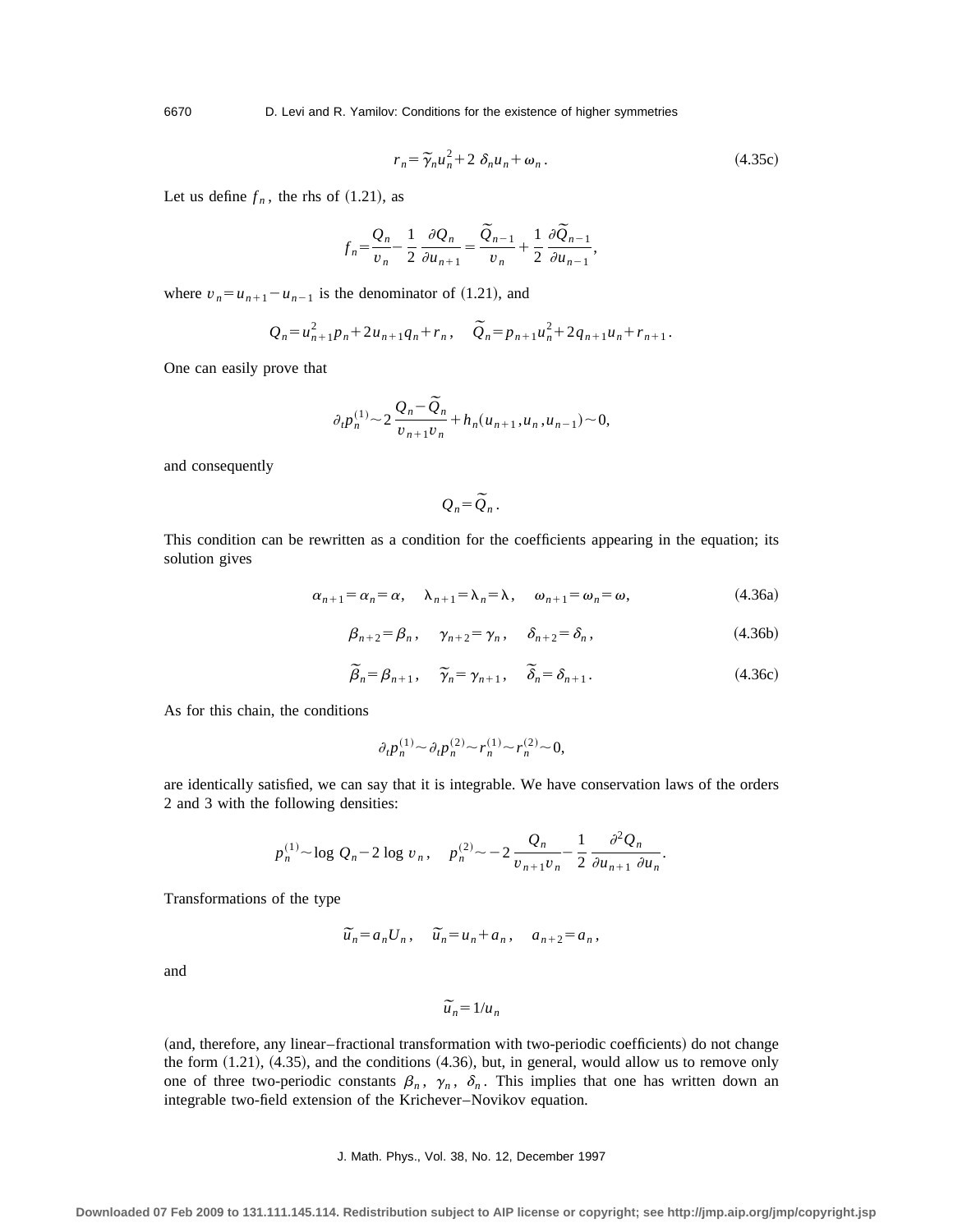### **V. CONCLUSIONS**

In this paper we have constructed a set of five conditions necessary for the existence of higher symmetries and conservation laws for differential difference equations of the class  $(1.1)$ . By applying these conditions to a few subcases of particular interest, we have been able to prove that this class of equations contains new integrable nonlinear equations related to the Toda  $(1.7)$  or to the discrete Krichever–Novikov equation  $(1.21)$ . In this way we have proved the validity of these conditions for stating the integrability of equations of the form  $(1.1)$ . We have, moreover, shown that these conditions are, in a certain sense, not only necessary but also sufficient as, whenever they are satisfied the equation is integrable. So they can be used as a very convenient test for the integrability of equations of the form  $(1.1)$ . The explicit form of these conditions, presented in Sec. III, allows us to check them easily, even using a computer.

The complete classification of the equations of the form  $(1.1)$  is left to a future work together with the extension of the method for the case of difference–difference equations, the extension of the class of symmetries from that of the restricted function to unrestricted ones and to the case of potential symmetries.

# **ACKNOWLEDGMENTS**

The research of R.Y. is partially supported by grants from INTAS, Russian Foundation for Fundamental Research and NATO—Royal Society Fellowship Program (NATO/JS/96A). The visits to Rome of R.Y. had been possible thanks to a fellowship from GNFM of CNR.

## **APPENDIX A: PROOF OF THEOREM 1**

For a sufficiently high-order symmetry, i.e.  $i \ge 1$ , the highest terms of

$$
g_n^* = \sum_{k=j}^i g_n^{(k)} D^k,
$$

will satisfy the following equation:

$$
\sum_{l=2}^{i} g_{n,l}^{(l)} D^{l} + \sum_{k}^{i} \sum_{m=-1}^{1} g_{n}^{(k)} f_{n+k}^{(m)} D^{k+m} - \sum_{k}^{i} \sum_{m=-1}^{1} f_{n}^{(m)} g_{n+m}^{(k)} D^{k+m} = 0,
$$
 (A1)

where the sum is over those *k* such that  $k+m>1$ , as otherwise the lhs of (A1) is different from zero. In  $(A1)$  the coefficients of any power of *D* must vanish; so the highest coefficient, that of  $D^{i+1}$ , reads as

$$
g_n^{(i)} f_{n+i}^{(1)} - f_n^{(1)} g_{n+1}^{(i)} = 0.
$$
 (A2)

As, due to  $(2.1), f_n^{(1)} \neq 0, \forall n$ , we have

$$
g_n^{(i)} = \prod_{k=n}^{n+i-1} f_k^{(1)},
$$
 (A3)

where we have, with no restriction, set to unity the arbitrary integration constant.

Let us consider now the coefficient of  $D^i$ ; this comes from more than one term  $(k=i, m)$  $=0$  or  $k=i-1$ ,  $m=1$ ) and involves the time evolution of  $g_n^{(i)}$ . It can be cast in the following form: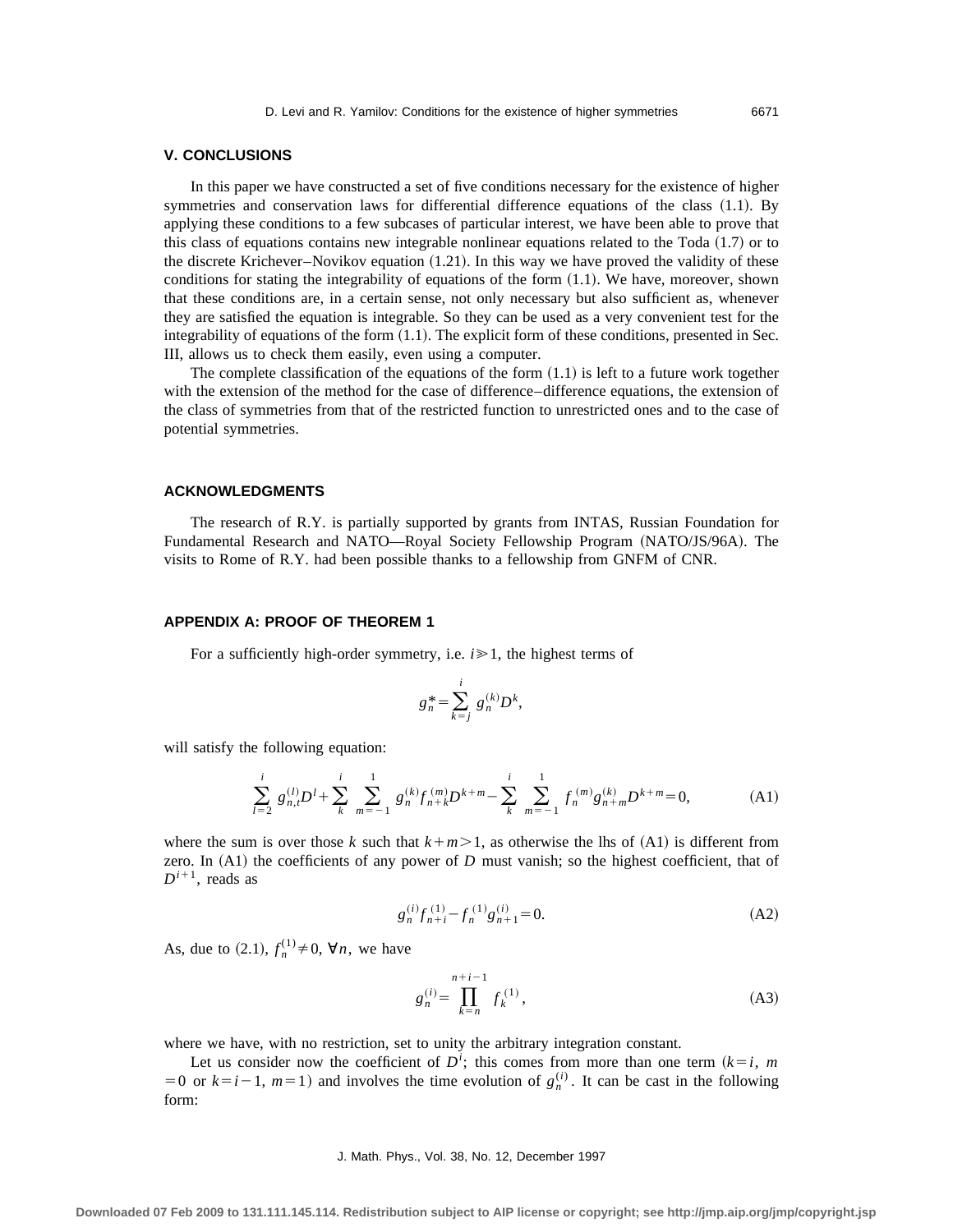$$
\frac{g_{n,t}^{(i)}}{g_n^{(i)}} = \frac{g_{n+1}^{(i-1)}}{\prod_{k=n+1}^{n+i-1} f_k^{(1)}} - \frac{g_n^{(i-1)}}{\prod_{k=n}^{n+i-2} f_k^{(1)}} - (D-1) \sum_{k=n}^{n+i-1} f_k^{(0)},
$$
\n(A4)

from which we derive

$$
\partial_t \log g_n^{(i)} = (D-1) \left[ \frac{g_n^{(i-1)}}{\prod_{k=n}^{n+i-2} f_k^{(1)}} - \sum_{k=n}^{n+i-1} f_k^{(0)} \right]. \tag{A5}
$$

Introducing  $(A3)$  onto the lhs of  $(A5)$ , we get

$$
\partial_t \log \prod_{k=n}^{n+i-1} f_k^{(1)} = \sum_{k=n}^{n+i-1} \partial \log f_k^{(1)} \sim i \partial_t \log f_n^{(1)} \sim 0 \text{ c.v.d.}
$$

# **APPENDIX B: PROOF OF THEOREM 2**

From Theorem I, we deduce that we have an approximate symmetry of order  $i=1$ ,

$$
G_n = g_n^{(1)}D + g_n^{(0)} + g_n^{(-1)}D^{-1} + g_n^{(-2)}D^{-2} + \cdots,
$$
 (B1)

where, from  $(A3)$ ,

$$
g_n^{(1)} = f_n^{(1)}.
$$
 (B2)

Instead of  $(A5)$  we have

$$
\partial_t \log f_n^{(1)} = (D - 1)(g_n^{(0)} - f_n^{(0)})
$$
 (B3)

[see the coefficient of *D* in the equation  $A(G_n)=0$  with *A* defined by (2.14)]. Consequently, the function on the rhs of the first canonical conservation law is

$$
q_n^{(1)} = g_n^{(0)} - f_n^{(0)},
$$

from which we get

$$
g_n^{(0)} = f_n^{(0)} + q_n^{(1)}.
$$
 (B4)

Let us now consider the coefficient of  $D^0$  in the equation  $A(G_n)=0$ :

$$
\partial_t g_n^{(0)} = (D-1) \left[ f_{n-1}^{(1)} (g_n^{(-1)} - f_n^{(-1)}) \right].
$$
 (B5)

Equation  $(B5)$  is the second canonical conservation law with the lhs given by  $(B4)$ :

$$
p_n^{(2)} = g_n^{(0)} = f_n^{(0)} + q_n^{(1)}, \quad q_n^{(2)} = f_{n-1}^{(1)}(g_n^{(-1)} - f_n^{(-1)}).
$$
 (B6)

From  $(B6)$  we get

$$
g_n^{(-1)} = f_n^{(-1)} + q_n^{(2)} / f_{n-1}^{(1)}.
$$
 (B7)

This last relation is obtained in a simpler way using the following lemma.

If  $H_n = h_n^{(i)} D^i + h_n^{(i-1)} D^{i-1} + \cdots$  is an approximate symmetry, which satisfies the first  $m \ge i$ +2 terms of the equation  $H_{n,t} = [f_n^*, H_n]$ , then

$$
res(H_n) \equiv h_n^{(0)}, \tag{B8}
$$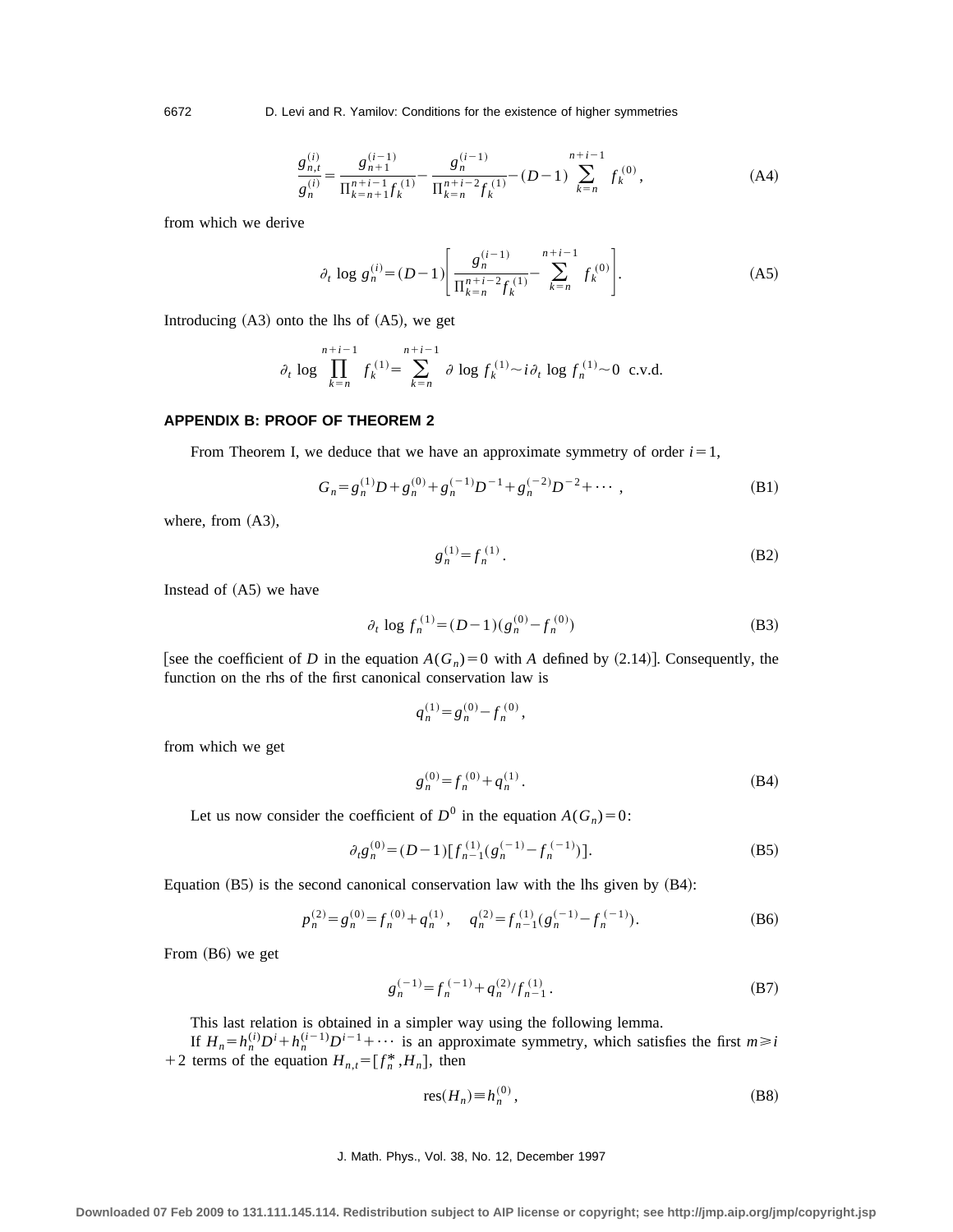will be a conserved density.

In fact,

$$
\partial_t \operatorname{res}(H_n) = \operatorname{res}(H_{n,t}) = \operatorname{res}[f_n^*, H_n].
$$
\n(B9)

The coefficient of  $D^0$  of  $[f_n^*, H_n]$  can be obtained only from terms of the type

$$
[r_n D^m, s_n D^{-m}],
$$

which are equivalent to zero.

As any power of an approximate symmetry is also an approximate symmetry of the same length, we can construct a new conserved density, calculating the residue of  $G_n^2$ . In such a case, after a long but straightforward calculation, we get

res
$$
(G_n^2)
$$
 = res $[(g_n^{(1)}D + g_n^{(0)} + g_n^{(-1)}D^{-1} + \cdots)^2]$   
=  $g_n^{(1)}g_{n+1}^{(-1)} + (g_n^{(0)})^2 + g_n^{(-1)}g_{n-1}^{(1)} \sim 2g_n^{(1)}g_{n+1}^{(-1)} + (g_n^{(0)})^2 \sim 2g_n^{(2)} + (p_n^{(2)})^2 + 2f_n^{(1)}f_{n+1}^{(-1)} = 2p_n^{(3)}$ .

As, from the previous lemma,  $\partial_t$  res  $G_n^2 \sim 0$ ,

$$
\partial_t p_n^{(3)} \sim 0 \text{ c.v.d.}
$$

# **APPENDIX C: PROOF OF THEOREM 3**

Let us assume that we have a solution of

$$
\partial_t S_n + S_n f_n^* + f_n^{*T} S_n = 0,\tag{C1}
$$

where  $S_n$  is an approximate conserved density,

$$
S_n = \sum_{k=N-m+1}^{N} s_n^{(k)} D^k,
$$
 (C2)

of order  $N \ge 3$  and length  $m \ge 2$ . In such a case, introducing (C2) into (C1), the coefficient of  $D^{N+1}$  in (C1) reads as

$$
s_n^{(N)} f_{n+N}^{(1)} + f_{n+1}^{(-1)} s_{n+1}^{(N)} = 0.
$$
 (C3)

As  $f_n^{(\pm 1)} \neq 0$  for any *n*, it follows that  $s_n^{(N)} \neq 0$  for any *n*. Then we get

$$
-f_{n+N}^{(1)}/f_{n+1}^{(-1)} = s_{n+1}^{(N)}/s_n^{(N)},
$$
\n(C4)

and thus, by taking the logarithm of both sides, we are led to

$$
r_n^{(1)} = \log[-f_n^{(1)}/f_n^{(-1)}].
$$
 (C5)

From  $(C4)$  and  $(C5)$  we get

$$
s_n^{(N)} = \widetilde{s}_{n+1} f_{n+1}^{(1)} f_{n+2}^{(1)} \cdots f_{n+N-1}^{(1)},
$$
 (C6)

where  $\tilde{s}_n$  is such that

$$
\widetilde{s}_n f_n^{(1)} + f_n^{(-1)} \widetilde{s}_{n+1} = 0. \tag{C7}
$$